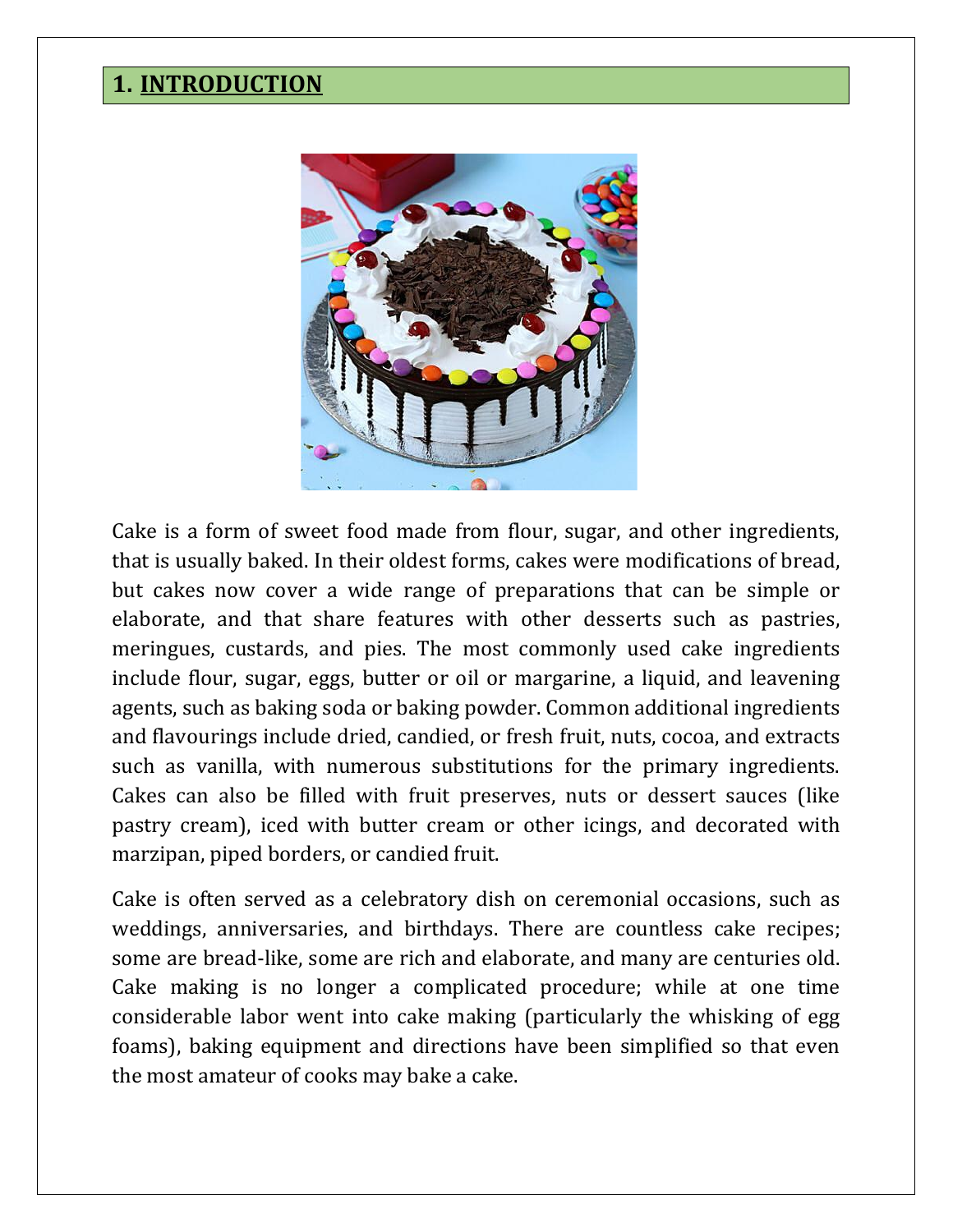#### **Classification of Cakes:**

There are two main types of cakes: butter cakes (also known as shortened cakes) and Sponge cakes. The distinction between these two broad categories of cake is in the fat content. There are endless variations of each of these major types.

#### **1. Sponge Cakes**

Sponge cakes have little to no fat, and usually have a larger proportion of egg. This gives them their lighter, airy texture (think angel food and sponge cake). It is important to remember when you are baking sponge cakes that the batter needs to go in the oven as soon as it's ready in order to prevent the egg whites from deflating. They also need to be baked in a tall pan due to the rise the egg whites give them. These cakes are not going to hold up well against heavy frosting, so it's best to give them a light glaze or a dollop of whipped cream.

#### **2. Butter Cakes**

Butter cakes on the other hand contain butter, margarine, or vegetable shortening, giving you the dense, moist cakes we know and love. if the recipe says "cream butter and sugar," it's a butter cake. Once the creaming is done, you'll typically add egg, flour, and baking powder or baking soda for leavening. Butter cakes can come in chocolate, white, yellow, and marble to name a few. Other cakes in this category may be "shortened" with oil, such as carrot cake or red velvet cake.

Other widely produced varieties of cake include:

#### **1. Chiffon Cakes**

Chiffon cakes are sponge cakes with vegetable oil, which adds moistness.

#### **2. Chocolate Cakes**

Chocolate cakes are butter cakes, sponge cakes, or other cakes flavoured with melted chocolate or cocoa powder. German chocolate cake is a variety of chocolate cake. Fudge cakes are chocolate cakes that contain fudge.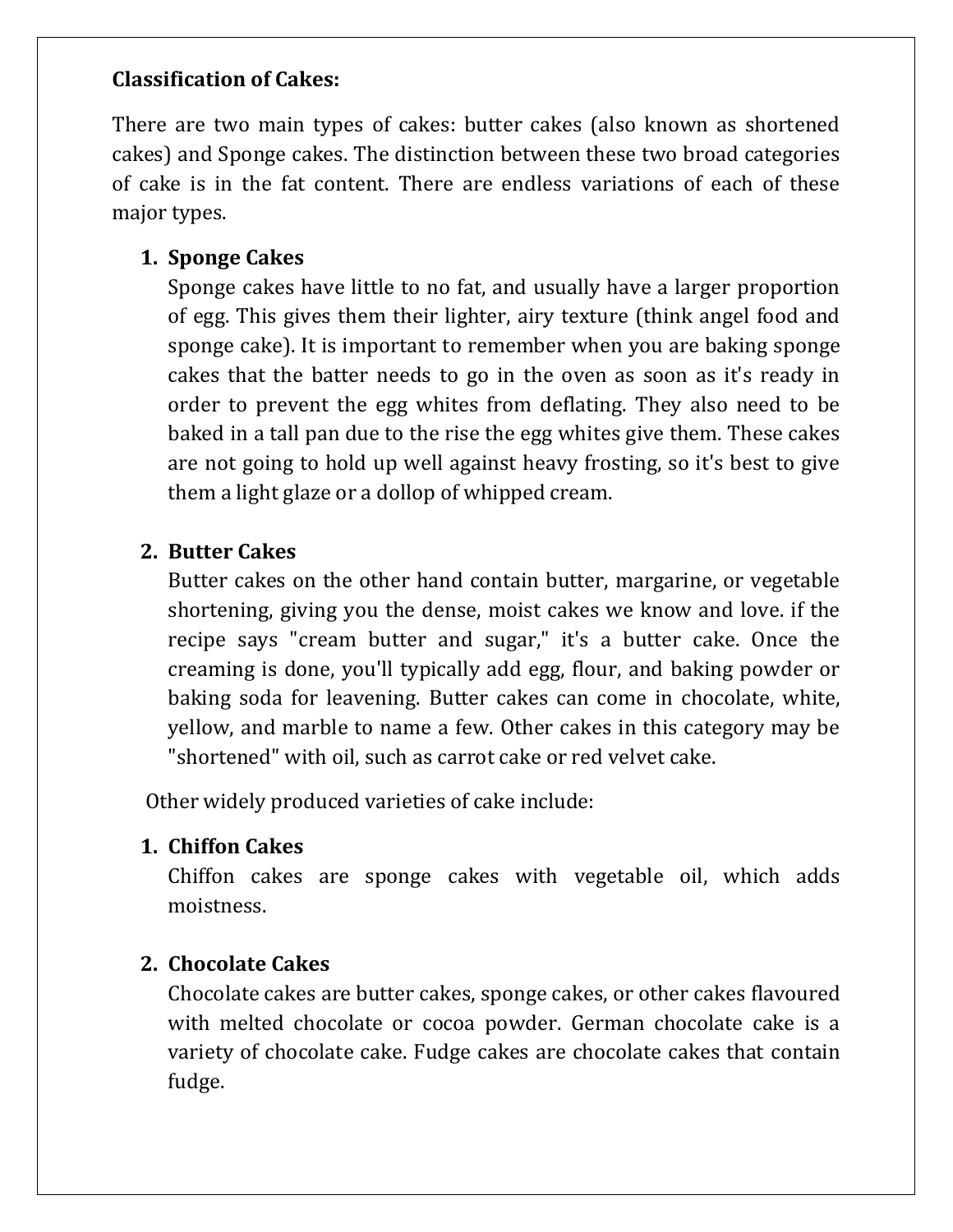#### **3. Coffee Cake**

Coffee cake is generally a cake to serve with coffee or tea at breakfast or a coffee break. Some types use yeast as a leavening agent while others use baking soda or baking powder. These cakes often have a crumb topping called streusel or a light glaze drizzle.

#### **4. Baked Flourless Cakes**

Baked flourless cakes include baked cheesecakes and flourless chocolate cakes. Cheesecakes, despite their name, aren't cakes at all. Cheesecakes are custard pies, with a filling made mostly of some form of cheese (often cream cheese, mascarpone, ricotta, or the like), and have very little flour added, although a flour-based or graham cracker crust may be used. Cheesecakes are also very old, with evidence of honeysweetened cakes dating back to ancient Greece.

#### **5. Butter or Oil Layer Cakes**

Butter or oil layer cakes include most of the traditional cakes used as birthday cakes, etc., and those sold as packaged cakes. Baking powder or bicarbonate of soda is used to provide both lift and a moist texture. Many flavourings and ingredients may be added; examples include devil's food cake, carrot cake, and banana bread.

#### **6. Yeast Cakes**

Yeast cakes are the oldest and are very similar to yeast bread. Such cakes are often very traditional in form and include such pastries as babka and stollen.

Quality Parameter of Cakes

#### **1. Appearance:**

The first and foremost thing that attracts anybody is the appearance of the Cake. A Cake should be beautiful and attractive to catch the very first glimpse of every individual present on the floor. Everything that we talk about the Cake comes after the appearance. So, appearance is one of the most important features of a Cake.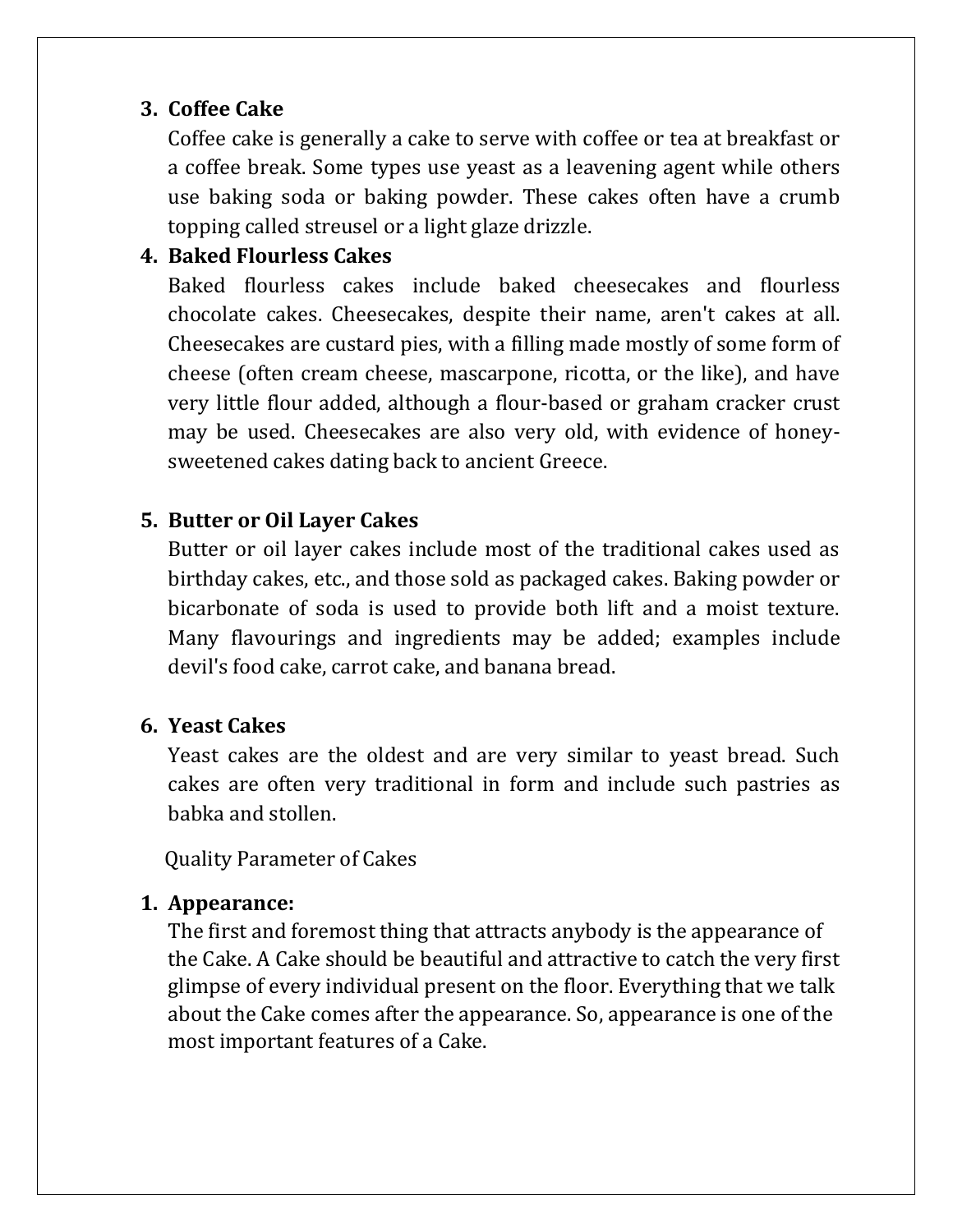#### **2. Taste:**

You know why everyone loves Cakes? Obviously because of the taste. One of the very basic yet important features of any Cake is its taste. How the Cake tastes and what you feel after having a single bite defines the whole existence of the Cake. A Cake should be enriched in taste and should satisfy you completely.

#### **3. Frosting:**

Another thing that should be added to the feature list is the frosting of the Cakes. A Cake should be frosted nicely, neither more nor less. Cakes without frosting look boring and tasteless.

#### **4. Baking:**

A good Cake is the one that's baked with proper steps. The Cake should rise completely and should not look like a batter. It should be fluffy, spongy, and moist. Having fewer ingredients and proper baking methods make the Cake more appealing. Using quality ingredients are always add-ons.

#### **5. Flavours:**

The most necessary feature of any Cake is its flavour. People are choosy, and Cakes are made for everybody. Chocolate, vanilla, butterscotch, strawberry, and many more flavours are added to serve every taste and flavours are the centres of attraction of any Cake.

This project report focuses on general party cakes sold in various cake shops though a wide range of cakes of different varieties can be produced in same facility using different ingredients and recipes.

## **2. MARKET POTENTIAL:**

The global cake market size was valued at USD 42.94 billion in 2019 and is anticipated to grow at a compound annual growth rate (CAGR) of 3.3% from 2020 to 2027. The high popularity of celebrating various types of special occasions and success through cake cutting is expected to remain a key driving force over the next few years.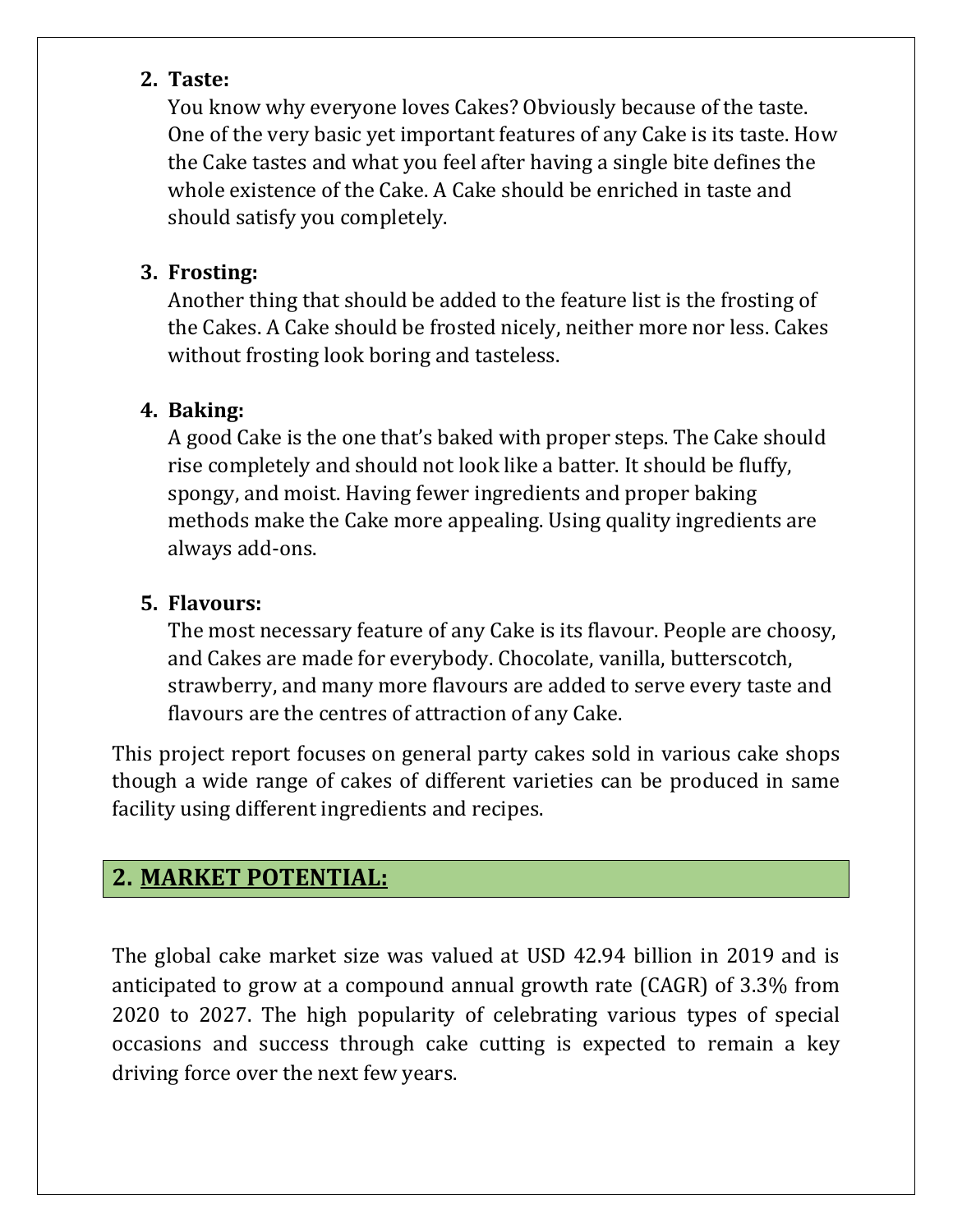Though cakes usually require eggs as a raw material but, in Indian market that can lead shrinking of population of possible customers, thus many player in Indian Cake Market are producing & selling Eggless Cakes and same goes for Cake, it's safe to say that, it's even more essential for mass produced cake products like Cakes.

Moreover, rising demand for the cakes as desserts post meals during dine-out and weekend parties among millennial and Generation Z consumers across the globe is projected to expand the industry size in the near future. Over the past few years, the trend of celebrating various types of special occasions, success or any festivals, such as birthday, wedding, marriage anniversary, valentine's day, Christmas, pet's birthday, work anniversary, mother's day, and children's day, has been increasing significantly across the globe. Consumers have been increasing spending on purchasing occasion specific cakes, which is expanding the market scope.

Demand for the bakery products is also increasing significantly across the globe as they are instant, accessible, and delicious food in this rapidly urbanizing and changing lifestyles. Europe and North America have enjoyed the strong consumer base of bakery products, including cake, pastry, biscuit, and pita bread.

The market share for innovative as well as healthy products has been rising in the above-mentioned regions as a result of a growing number of healthconscious people at the domestic level. Furthermore, with the rising adoption of western lifestyle and nutrition, demand for different types of cakes is increasing in developing economies of Asia and the Middle East.

The bakery industry has been witnessing new gains owing to changing preferences among consumers toward advanced baked variants. It was estimated that the Asia Pacific accounted for almost half of the global revenue in 2019, which offers huge growth opportunities for the local as well as international bakers to launch new variants, including cakes, Cakes and pastries.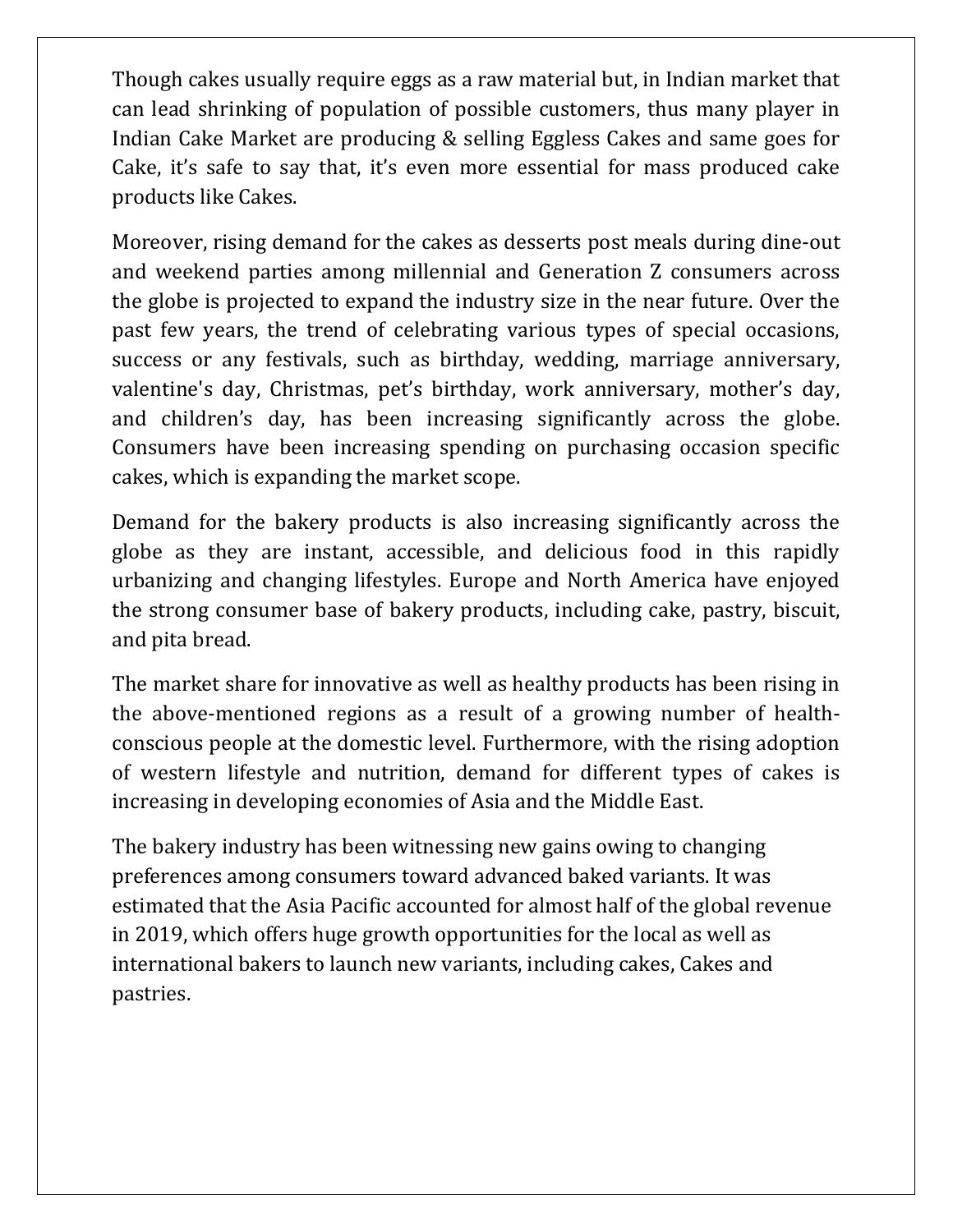### **3. PRODUCT DESCRIPTION**

#### **3.1 Product uses & benefits**

Cake is often served as a celebratory dish on ceremonial occasions, such as weddings, anniversaries, and birthdays. There are countless cake recipes; some are bread-like, some are rich and elaborate, and many are centuries old. Cake can provide the entire body, including muscles, brain and nervous system, with a sufficient amount of energy. Cakes containing fruits such as berries, pineapples and apples are a good source of fibre too. Fibre-rich foods can help our body to have a better digestive system. Some cakes are even made with carrot, and carrots contain a lot of fibres as well. Thus, cakes containing all the afore mentioned fruits can help to increase the fiber levels in our body, improve digestion and minimize the risk of heart diseases. Thus, eating cakes can provide you with numerous health benefits and help your body stay fit.

#### **3.2 Raw Material**

Cakes can have different composition and recipes but let's focus of Pineapple Cake for Example.

#### **1. Cake Batter**

| <b>Ingredients</b>        | Quantity<br>(g) |
|---------------------------|-----------------|
|                           |                 |
| <b>Baking Powder</b>      | 3               |
| <b>Castor Sugar</b>       | 170             |
| Eggs                      | 200             |
| All Purpose Flour (Maida) | 150             |
| Vanilla Essence           | 4               |
| Corn Starch               | 25              |
| Oil                       | 40              |
| RO Water                  | 61              |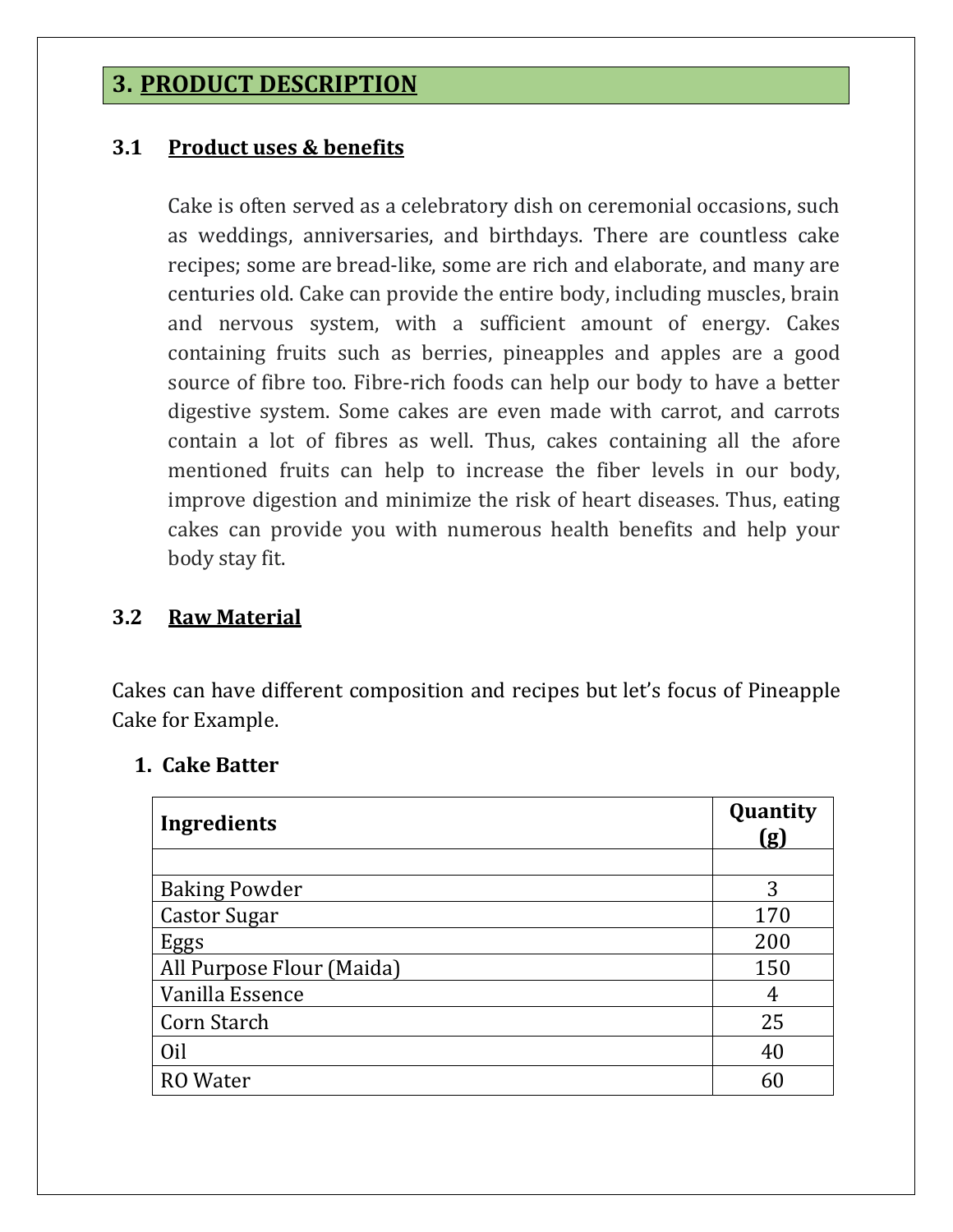#### **2. Whipping Cream**

| Ingredients           | Quantity<br>(g) |
|-----------------------|-----------------|
|                       |                 |
| <b>Whipping Cream</b> | 700             |
| Icing Sugar           |                 |

#### **3. Decoration, Icing & Soaking**

| <b>Ingredients</b>               | Quantity $(g)$ |
|----------------------------------|----------------|
| Pineapple Juice                  | 150            |
| <b>Chopped Canned Pineapples</b> | 600            |
| <b>Canned Cherry</b>             |                |

Note: Average Raw material cost per Kg will be Rs. 210-250 (Approx.)

#### **3.3 MANUFACTURING PROCESS**

The raw materials are procured from vendors as per production requirement and stored in raw material warehouse. All types of raw material are brought from raw material warehouse and fed to their respective holding tanks via appropriate material handling equipments.

All the raw materials for cake batter are introduced in drum of batter mixing machine in required quantity as per required sequence. The mixing speeds for different components are different and are maintained so as to obtain most suitable batter characteristics. The cake batter is thus obtained.

The baking tray is appropriately greased with oil and a butter paper of appropriate shape i.e. shape of the bottom is placed at bottom of the tray. Then the cake batter is poured into baking tray, followed by which batter is appropriately levelled and feed to oven which is already preheated.

The baked cake is obtained from oven, its allowed to cool in pan itself prior to depanning. The butter paper is then gently removed from cake, followed by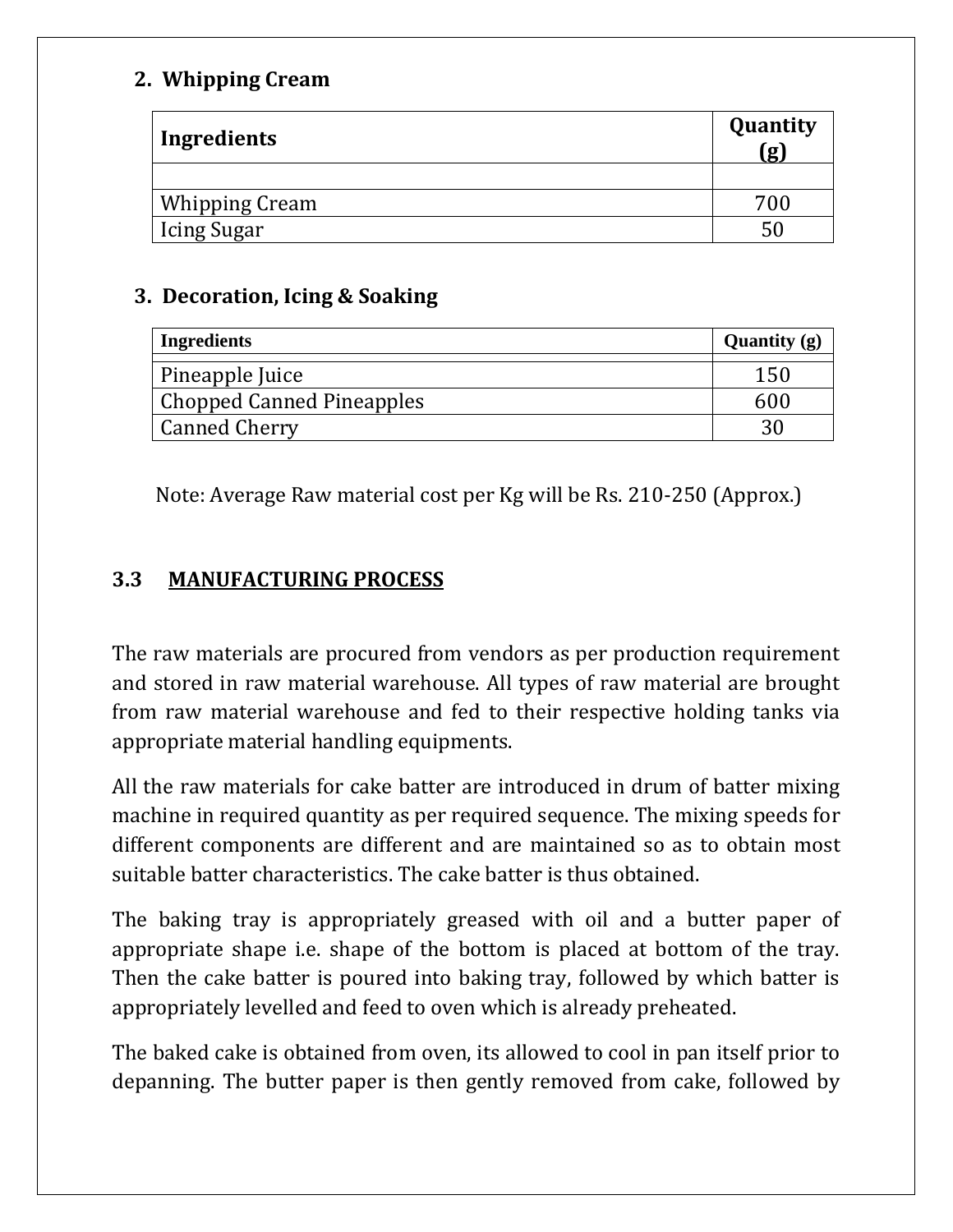which outer skin of cake is also removed with a knife and then the cake is divided into multiple layers depending on thickness of cake. Simultaneously Whipping Cream and Icing Sugar are beaten by a simple beater until sufficiently stiff, which is then fed to holding tank of cake decorating machine.

A layer of cake is placed on caked decorating and icing machine, followed by which the layer is appropriately soaked in pineapple juice, followed by which cake decorating machine is used to quickly spread a layer of whipped cream over the cake, followed by which a layer of chopped pineapples is placed and another layer of cake slice is placed over the pineapple layer.

The same process is repeated until all layer are placed, at last layer only a layer whipping cream is whipped over the cake followed by some quick decorating by the machine and then final finishing manually. The cake is the place in a refrigerator at appropriate temperature, until it's sold.

### **4. PROJECT COMPONENTS**

#### **4.1 Plant & Machinery**

The process involved is greasing (Cooking), Batter Mixing, Batter Spreading, Baking, Icing, Decoration & Packaging thus machines required are as follows:

| <b>Name</b> | <b>Item Description</b>                                                                                                                                                                                            | Image       |
|-------------|--------------------------------------------------------------------------------------------------------------------------------------------------------------------------------------------------------------------|-------------|
|             | Batter Mixer   As the name suggests, it's a machine designed<br>mixing of various ingredients at<br>form<br>appropriate speed and torque to maintain the<br>batter characteristic of batter<br>being<br>developed. | $E \circ C$ |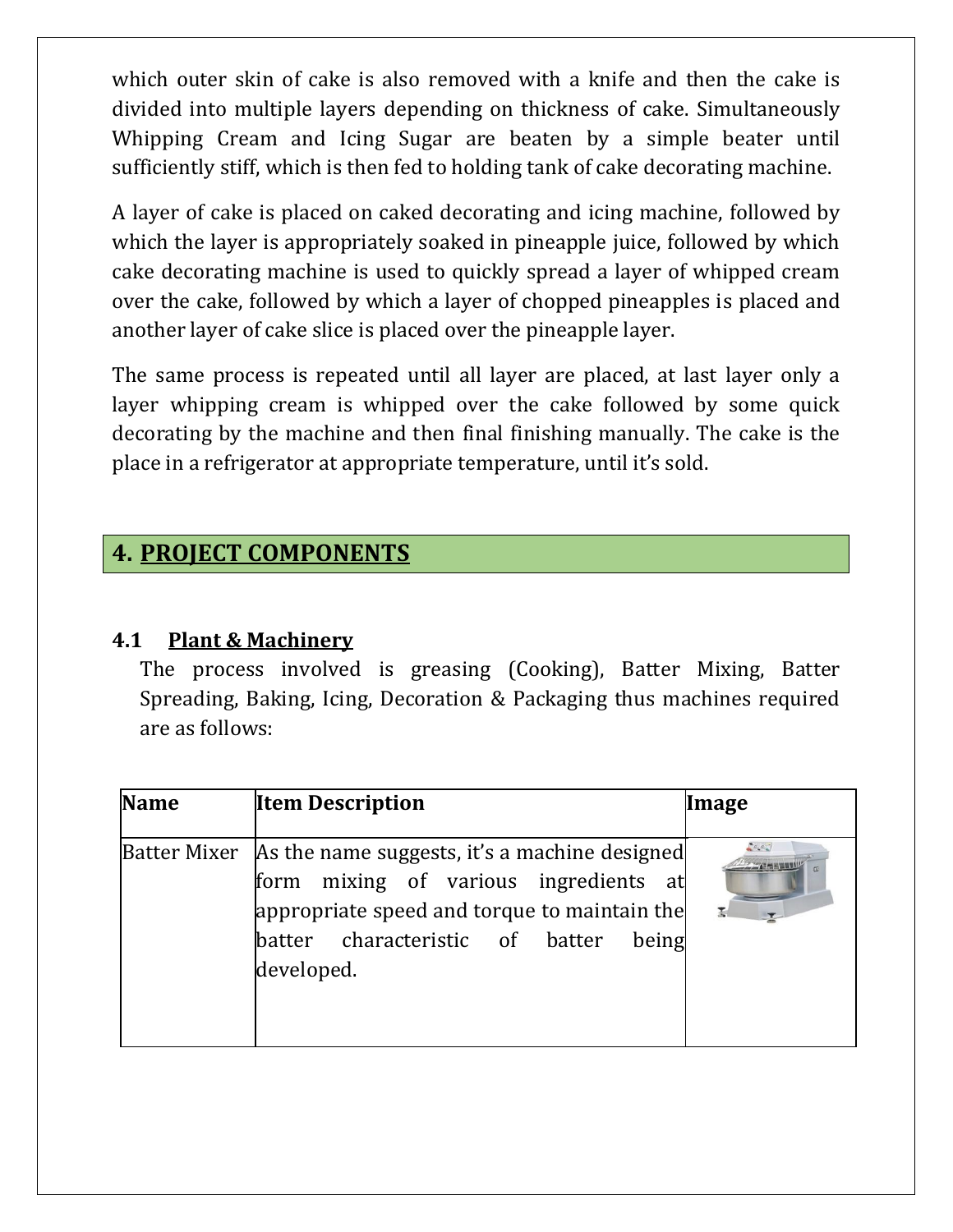| Commercial<br><b>Oven</b> | An oven is a thermally insulated chamber<br>used for the heating, baking, or drying of a<br>substance and most commonly used for<br>cooking, commercial ovens are simply ovens<br>that can handle large capacity. |  |
|---------------------------|-------------------------------------------------------------------------------------------------------------------------------------------------------------------------------------------------------------------|--|
|                           | Cake Icing & As the name suggests, this machine is used to                                                                                                                                                        |  |
| Decorating<br>Machine     | decorate the cake with appropriate cream or<br>icing.                                                                                                                                                             |  |
| Display<br>Refrigerator   | It's a refrigerator designed to store the given<br>product in temperature controlled space with<br>at least one transparent wall, so as to display<br>stored content.                                             |  |
| Cake                      | These set of tools are specifically used for                                                                                                                                                                      |  |
| Decorating<br>Tools       | decorating cakes and other bakery items with<br>appropriate design with cream, chocolate etc.                                                                                                                     |  |
| Cake                      | Baking These are general hand tools used for baking                                                                                                                                                               |  |
| Tools                     | and are used excessively in baking of cakes.                                                                                                                                                                      |  |
| <b>Other</b>              | Several<br>general<br>tools,<br>utensils<br>and                                                                                                                                                                   |  |
| Equipments                | equipments are required in any bakery which<br>is essential for operation of bakery and same<br>goes for cake baking unit.                                                                                        |  |

**Note:** Average Machinery and equipments cost will be Rs. 680000 (Approx.) exclusive of GST & installation cost.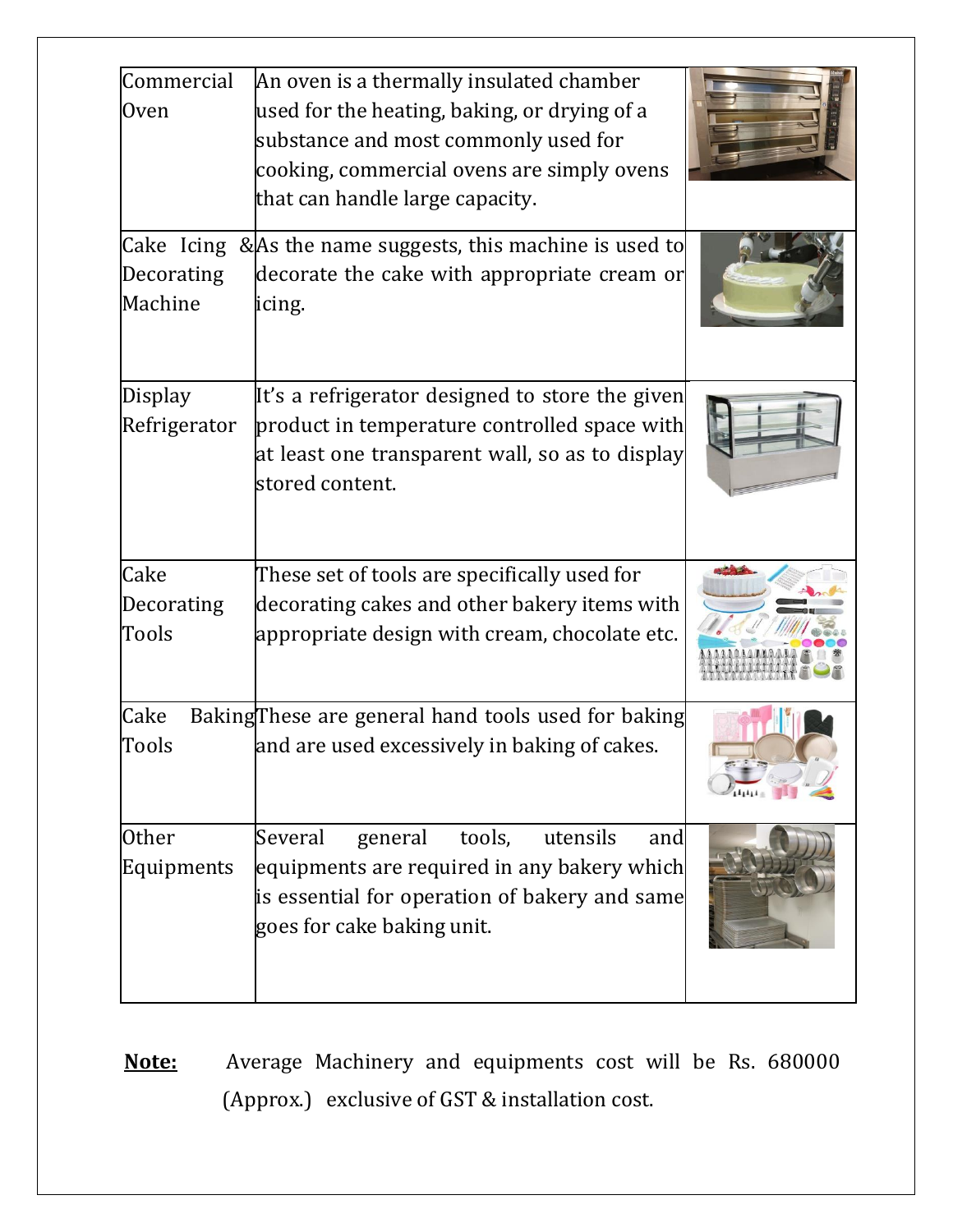# **4.2 Power Requirement**

The Power requirement would be 8 KW.

### **4.3 Manpower Requirement**

7-8 Manpower are required for the Textile recycling unit.

Includes:

2 Skilled Labour

2 Unskilled Labour

2 Administrative Staff

1 Accountant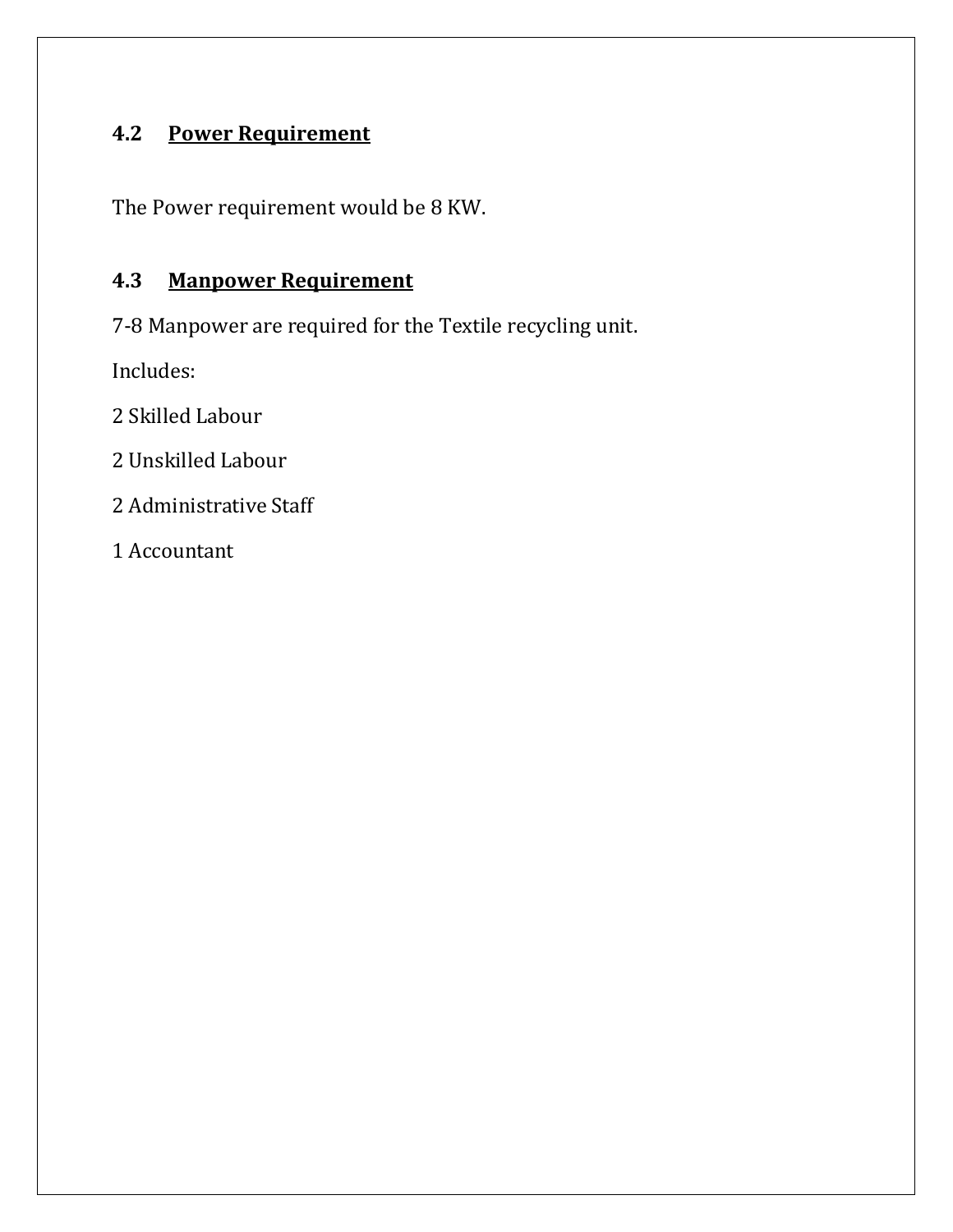# **5. FINANCIALS**

# **5.1 Cost of Project**

| <b>PARTICULARS</b>                               | <b>AMOUNT</b> | Own<br><b>Contribution</b> | <b>Bank</b><br><b>Finance</b> |  |
|--------------------------------------------------|---------------|----------------------------|-------------------------------|--|
|                                                  |               | 25.00%                     | 75.00%                        |  |
| Land & Building                                  | Owned /rented |                            |                               |  |
| <b>Plant &amp; Machinery</b>                     | 6.80          | 1.70                       | 5.10                          |  |
| <b>Furniture &amp; Fixtures and Other Assets</b> | 1.00          | 0.25                       | 0.75                          |  |
| <b>Working capital</b>                           | 3.33          | 0.83                       | 2.50                          |  |
| Total                                            | 11.13         | 2.78                       | 8.35                          |  |

## **5.2 Means of Finance**

| <b>PARTICULARS</b>    | <b>AMOUNT</b> |
|-----------------------|---------------|
| Own Contribution      | 2.78          |
| <b>Bank Loan</b>      | 5.85          |
| Working capital Limit | 2.50          |
| <b>Total</b>          | 11.13         |

### **5.3 Projected Balance Sheet**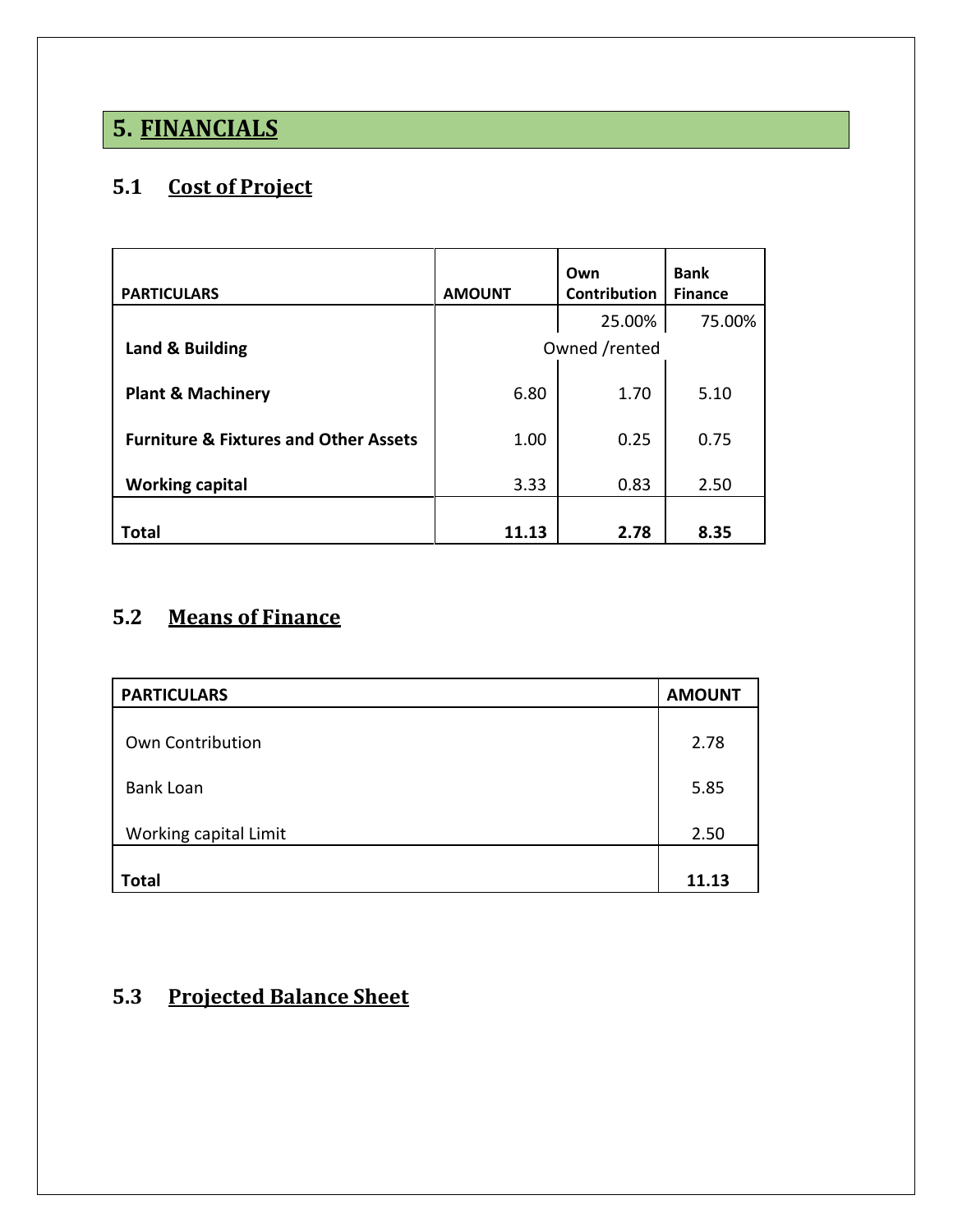| PROJECTED BALANCE SHEET      |          |          |          |          | (in Lacs) |
|------------------------------|----------|----------|----------|----------|-----------|
| <b>PARTICULARS</b>           | 1st year | 2nd year | 3rd year | 4th year | 5th year  |
| <b>Liabilities</b>           |          |          |          |          |           |
| Capital                      |          |          |          |          |           |
| opening balance              |          | 3.43     | 4.71     | 6.09     | 7.54      |
| Add:- Own Capital            | 2.78     |          |          |          |           |
| Add:- Retained Profit        | 1.65     | 2.37     | 3.18     | 4.15     | 4.71      |
|                              |          |          |          |          |           |
| Less:- Drawings              | 1.00     | 1.10     | 1.80     | 2.70     | 3.20      |
| <b>Closing Blance</b>        | 3.43     | 4.71     | 6.09     | 7.54     | 9.05      |
|                              |          |          |          |          |           |
| <b>Term Loan</b>             | 5.20     | 3.90     | 2.60     | 1.30     |           |
| <b>Working Capital Limit</b> | 2.50     | 2.50     | 2.50     | 2.50     | 2.50      |
| <b>Sundry Creditors</b>      | 0.59     | 0.66     | 0.74     | 0.83     | 0.92      |
| Provisions & Other Liab      | 0.20     | 0.24     | 0.29     | 0.35     | 0.41      |
| <b>TOTAL:</b>                | 11.92    | 12.01    | 12.22    | 12.51    | 12.88     |
|                              |          |          |          |          |           |
| <b>Assets</b>                |          |          |          |          |           |
| <b>Fixed Assets (Gross)</b>  | 7.80     | 7.80     | 7.80     | 7.80     | 7.80      |
| Gross Dep.                   | 1.12     | 2.08     | 2.89     | 3.59     | 4.19      |
| <b>Net Fixed Assets</b>      | 6.68     | 5.72     | 4.91     | 4.21     | 3.61      |
|                              |          |          |          |          |           |
| <b>Current Assets</b>        |          |          |          |          |           |
| <b>Sundry Debtors</b>        | 3.33     | 3.78     | 4.23     | 4.72     | 5.25      |
| <b>Stock in Hand</b>         | 0.66     | 0.74     | 0.83     | 0.92     | 1.02      |
| Cash and Bank                | 1.25     | 1.77     | 2.25     | 2.67     | 3.01      |
| <b>TOTAL:</b>                | 11.92    | 12.01    | 12.22    | 12.51    | 12.88     |

## **5.4 Projected Cash Flow**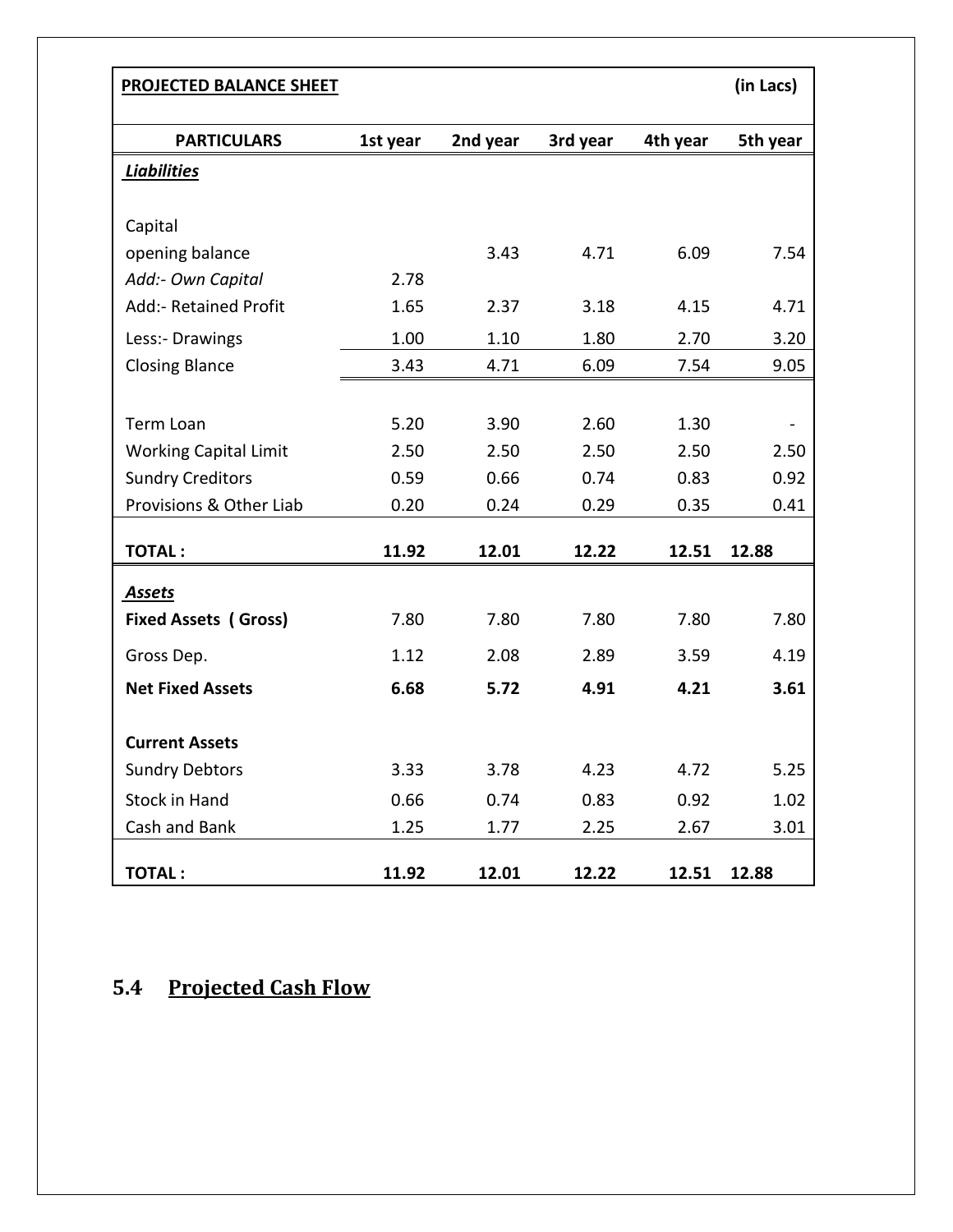| <b>PROJECTED CASH FLOW STATEMENT</b> |             |             |             |             | (in Lacs)    |
|--------------------------------------|-------------|-------------|-------------|-------------|--------------|
| <b>PARTICULARS</b>                   | 1st<br>year | 2nd<br>year | 3rd<br>year | 4th<br>year | 5th year     |
| <b>SOURCES OF FUND</b>               |             |             |             |             |              |
| Own Margin                           | 2.78        |             |             |             |              |
| <b>Net Profit</b>                    | 1.65        | 2.37        | 3.18        | 4.15        | 5.23         |
| Depreciation & Exp. W/off            | 1.12        | 0.96        | 0.82        | 0.70        | 0.60         |
| Increase in Cash Credit              | 2.50        |             |             |             |              |
| Increase In Term Loan                | 5.85        |             |             |             |              |
| Increase in Creditors                | 0.59        | 0.08        | 0.08        | 0.09        | 0.09         |
| Increase in Provisions & Oth lib     | 0.20        | 0.04        | 0.05        | 0.06        | 0.07         |
| <b>TOTAL:</b>                        | 14.69       | 3.45        | 4.13        | 5.00        | 5.99         |
| <b>APPLICATION OF FUND</b>           |             |             |             |             |              |
| Increase in Fixed Assets             | 7.80        |             |             |             |              |
| Increase in Stock                    | 0.66        | 0.08        | 0.09        | 0.09        | 0.10         |
| Increase in Debtors                  | 3.33        | 0.45        | 0.45        | 0.49        | 0.53         |
| Repayment of Term Loan               | 0.65        | 1.30        | 1.30        | 1.30        | 1.30         |
|                                      |             |             |             |             |              |
| Drawings<br>Taxation                 | 1.00        | 1.10        | 1.80        | 2.70        | 3.20<br>0.52 |

## **5.5 Projected Profitability**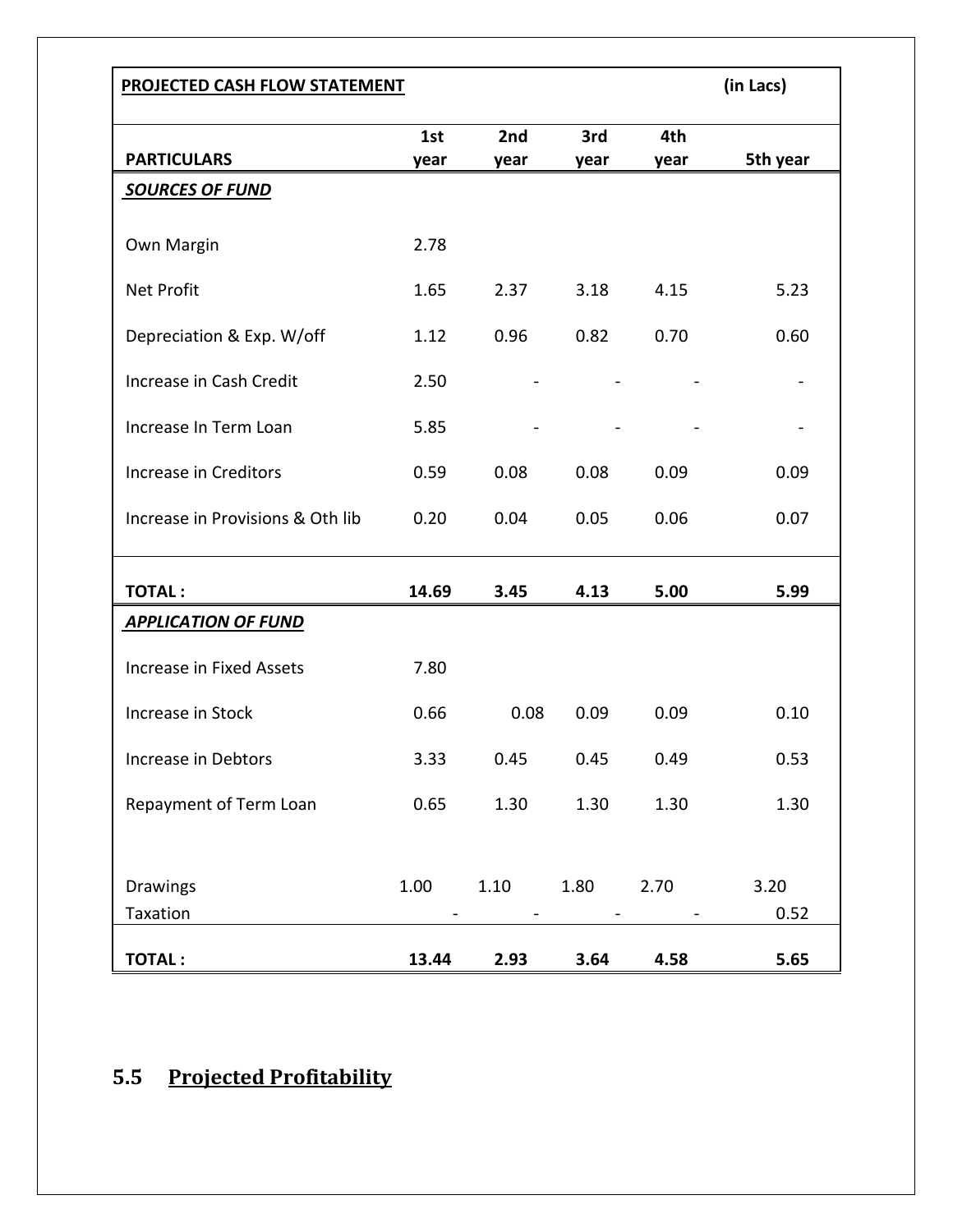| <b>PROJECTED PROFITABILITY STATEMENT</b> |          |                 |        |        | (in Lacs) |
|------------------------------------------|----------|-----------------|--------|--------|-----------|
|                                          |          | 2 <sub>nd</sub> | 3rd    | 4th    |           |
| <b>PARTICULARS</b>                       | 1st year | year            | year   | year   | 5th year  |
| <b>Capacity Utilisation %</b>            | 70%      | 75%             | 80%    | 85%    | 90%       |
| <b>SALES</b>                             |          |                 |        |        |           |
| <b>Gross Sale</b>                        |          |                 |        |        |           |
| Cake                                     | 33.26    | 37.77           | 42.31  | 47.20  | 52.46     |
| <b>Total</b>                             | 33.26    | 37.77           | 42.31  | 47.20  | 52.46     |
| <b>COST OF SALES</b>                     |          |                 |        |        |           |
| <b>Raw Material Consumed</b>             | 17.64    | 19.89           | 22.27  | 24.89  | 27.65     |
| <b>Electricity Expenses</b>              | 1.01     | 1.21            | 1.45   | 1.60   | 1.76      |
| Depreciation                             | 1.12     | 0.96            | 0.82   | 0.70   | 0.60      |
| Wages & labour                           | 4.56     | 5.02            | 5.52   | 6.07   | 6.68      |
| Repair & maintenance                     | 0.50     | 0.76            | 0.85   | 0.94   | 1.00      |
| <b>Cost of Production</b>                | 24.83    | 27.83           | 30.91  | 34.20  | 37.68     |
| Add: Opening Stock / WIP                 |          | 0.25            | 0.28   | 0.31   | 0.34      |
| Less: Closing Stock / WIP                | 0.25     | 0.28            | 0.31   | 0.34   | 0.38      |
| Cost of Sales                            | 24.58    | 27.80           | 30.87  | 34.16  | 37.64     |
| <b>GROSS PROFIT</b>                      | 8.69     | 9.98            | 11.44  | 13.03  | 14.82     |
|                                          | 26.11%   | 26.41%          | 27.03% | 27.62% | 28.25%    |
| Salary to Staff                          | 4.68     | 5.15            | 5.77   | 6.34   | 6.98      |
| Interest on Term Loan                    | 0.57     | 0.51            | 0.36   | 0.22   | 0.08      |
| Interest on working Capital              | 0.25     | 0.25            | 0.25   | 0.25   | 0.25      |
| Rent                                     | 1.20     | 1.32            | 1.45   | 1.60   | 1.76      |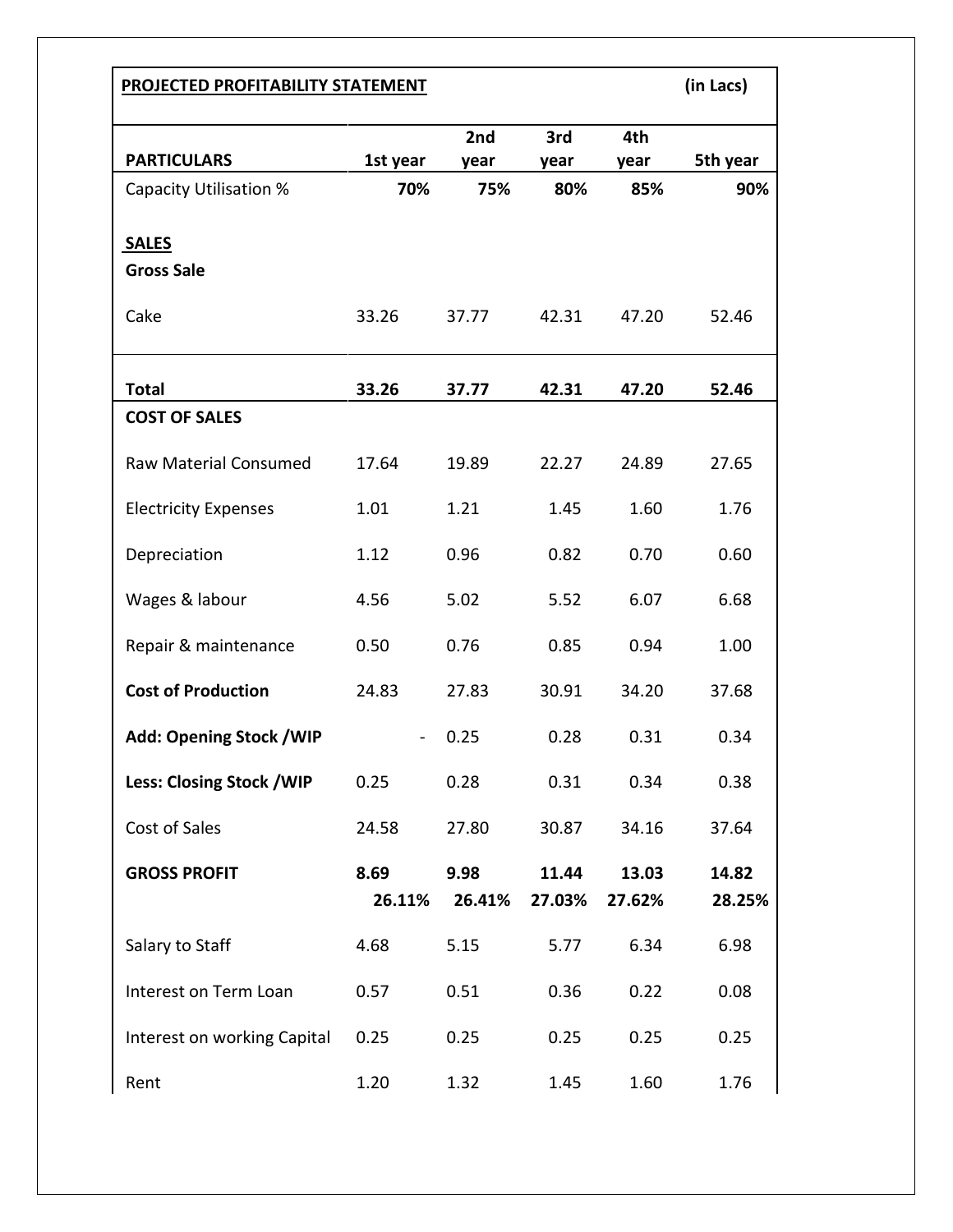| selling & Adm exp  | 0.33  | 0.38  | 0.42  | 0.47  | 0.52  |
|--------------------|-------|-------|-------|-------|-------|
|                    |       |       |       |       |       |
| <b>TOTAL</b>       | 7.04  | 7.60  | 8.25  | 8.88  | 9.59  |
|                    |       |       |       |       |       |
| <b>NET PROFIT</b>  | 1.65  | 2.37  | 3.18  | 4.15  | 5.23  |
|                    | 4.95% | 6.29% | 7.52% | 8.80% | 9.97% |
| Taxation           |       |       |       |       | 0.52  |
|                    |       |       |       |       |       |
| PROFIT (After Tax) | 1.65  | 2.37  | 3.18  | 4.15  | 4.71  |

# **5.6 Production and Yield**

| <b>COMPUTATION OF PRODUCTION OF CAKE</b>       |        |    |
|------------------------------------------------|--------|----|
| <b>Items to be Manufactured</b><br><b>CAKE</b> |        |    |
|                                                |        |    |
| Working hours in a day                         | 8      |    |
| <b>Production Per Day</b>                      | 40     | КG |
| No of Working Days in Month                    | 25     |    |
| No of Working Days in a Year                   | 300    |    |
| Machine capacity per annum                     | 12,000 | KG |
| <b>Production per annum</b>                    | 12,000 | KG |

| <b>Production of Cake</b> |          |        |
|---------------------------|----------|--------|
| <b>Production</b>         | Capacity | КG     |
| 1st year                  | 70%      | 8,400  |
| 2nd year                  | 75%      | 9,000  |
| 3rd year                  | 80%      | 9,600  |
| 4th year                  | 85%      | 10,200 |
| 5th year                  | 90%      | 10,800 |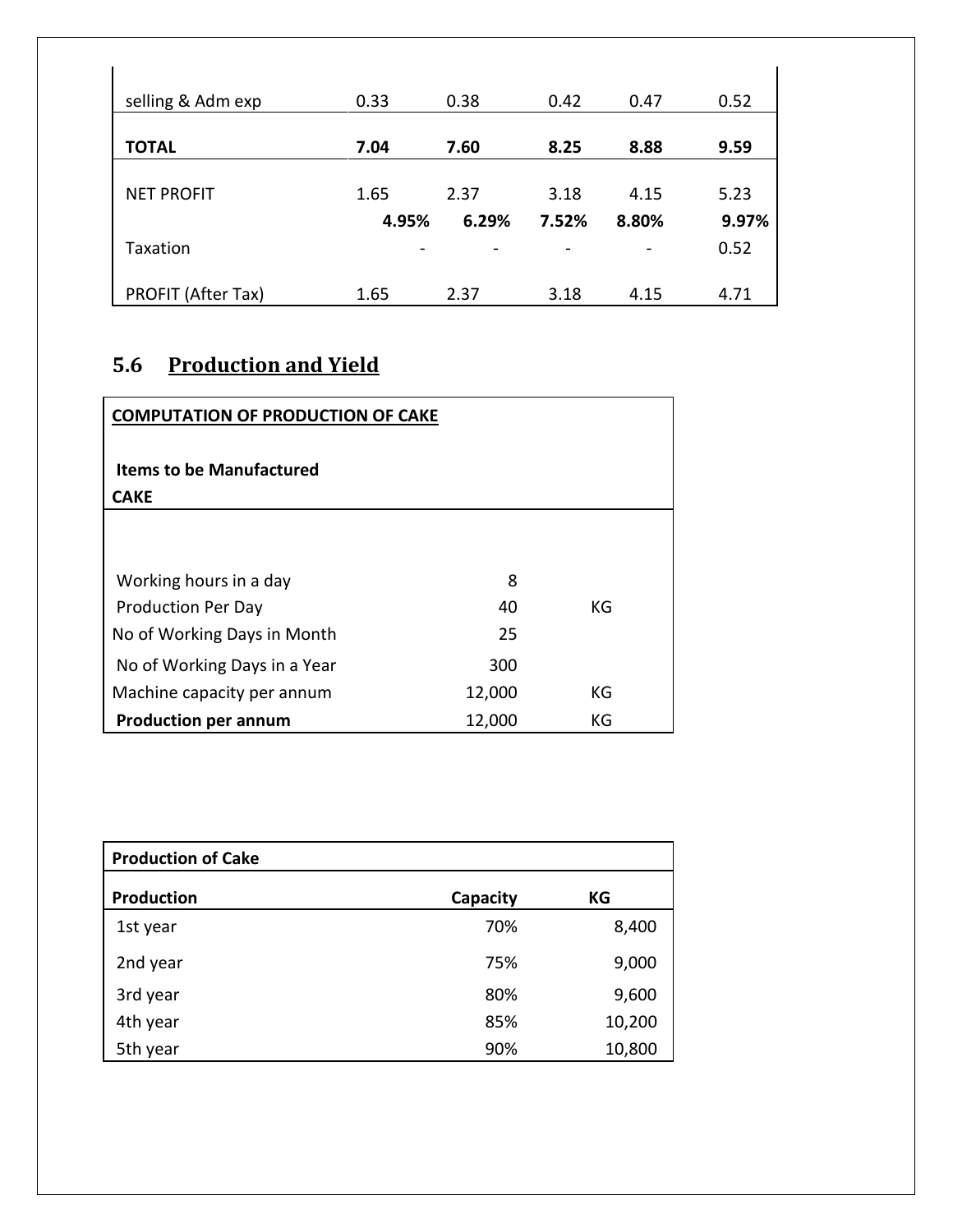| <b>Raw Material Cost</b> |                    |          |               |
|--------------------------|--------------------|----------|---------------|
| Year                     | Capacity           | Rate     | Amount        |
|                          | <b>Utilisation</b> | (per Kg) | (Rs. in lacs) |
| 1st year                 | 70%                | 210.00   | 17.64         |
|                          |                    |          |               |
| 2nd year                 | 75%                | 221.00   | 19.89         |
| 3rd year                 | 80%                | 232.00   | 22.27         |
| 4th year                 | 85%                | 244.00   | 24.89         |
| 5th year                 | 90%                | 256.00   | 27.65         |

# **5.7 Sales Revenue**

| <b>COMPUTATION OF SALE</b> |          |          |          |          |          |
|----------------------------|----------|----------|----------|----------|----------|
| <b>Particulars</b>         | 1st year | 2nd year | 3rd year | 4th year | 5th year |
| Op Stock                   |          | 84       | 90       | 96       | 102      |
| Production                 | 8,400    | 9,000    | 9,600    | 10,200   | 10,800   |
| Less: Closing Stock        | 84       | 90       | 96       | 102      | 108      |
| <b>Net Sale</b>            | 8,316    | 8,994    | 9,594    | 10,194   | 10,794   |
| sale price per Kg          | 400.00   | 420.00   | 441.00   | 463.00   | 486.00   |
| Sales (in Lacs)            | 33.26    | 37.77    | 42.31    | 47.20    | 52.46    |

# **5.8 Working Capital Assessment**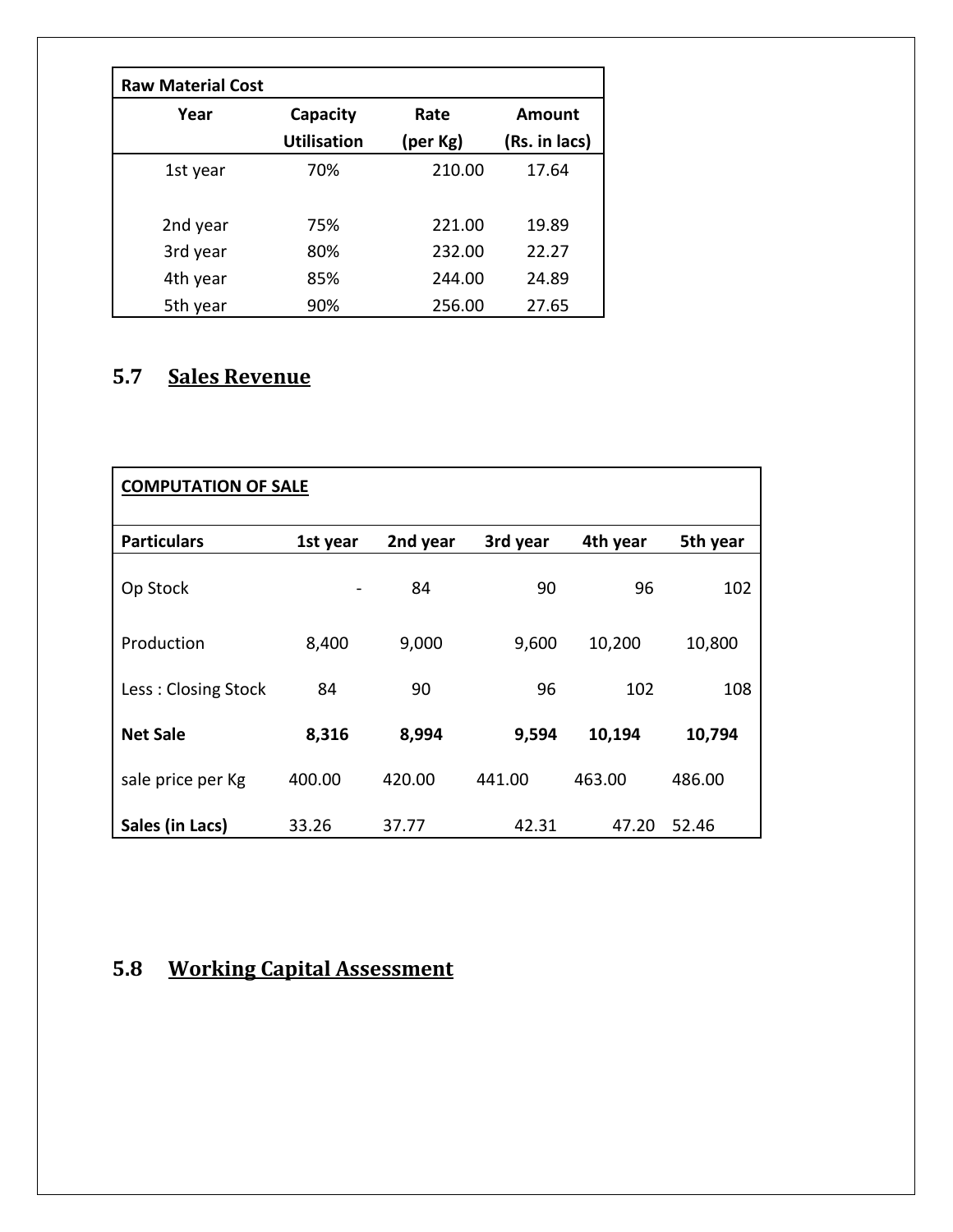| <b>COMPUTATION OF CLOSING STOCK &amp; WORKING CAPITAL</b> |      |      |      |      |          |
|-----------------------------------------------------------|------|------|------|------|----------|
|                                                           | 1st  | 2nd  | 3rd  | 4th  |          |
| <b>PARTICULARS</b>                                        | year | year | year | year | 5th year |
| <b>Finished Goods</b>                                     |      |      |      |      |          |
|                                                           | 0.25 | 0.28 | 0.31 | 0.34 | 0.38     |
| <b>Raw Material</b>                                       |      |      |      |      |          |
|                                                           | 0.41 | 0.46 | 0.52 | 0.58 | 0.65     |
| <b>Closing Stock</b>                                      | 0.66 | 0.74 | 0.83 | 0.92 | 1.02     |

|                                                         | <b>COMPUTATION OF WORKING CAPITAL REQUIREMENT</b> |                   |                     |           |  |
|---------------------------------------------------------|---------------------------------------------------|-------------------|---------------------|-----------|--|
| <b>TRADITIONAL METHOD</b>                               |                                                   |                   |                     | (in Lacs) |  |
| <b>Particulars</b>                                      | Amount                                            | <b>Own Margin</b> | <b>Bank Finance</b> |           |  |
| Finished Goods & Raw<br>Material                        | 0.66                                              |                   |                     |           |  |
| Less: Creditors                                         | 0.59                                              |                   |                     |           |  |
| <b>Paid stock</b>                                       | 0.07                                              | 25%<br>0.02       | 75%                 | 0.05      |  |
| <b>Sundry Debtors</b>                                   | 3.33                                              | 25%<br>0.83       | 75%                 | 2.49      |  |
|                                                         | 3.40                                              | 0.85              |                     | 2.55      |  |
|                                                         |                                                   |                   |                     |           |  |
| <b>WORKING CAPITAL LIMIT DEMAND (from Bank)</b><br>2.50 |                                                   |                   |                     |           |  |

# **5.9 Power, Salary & Wages Calculation**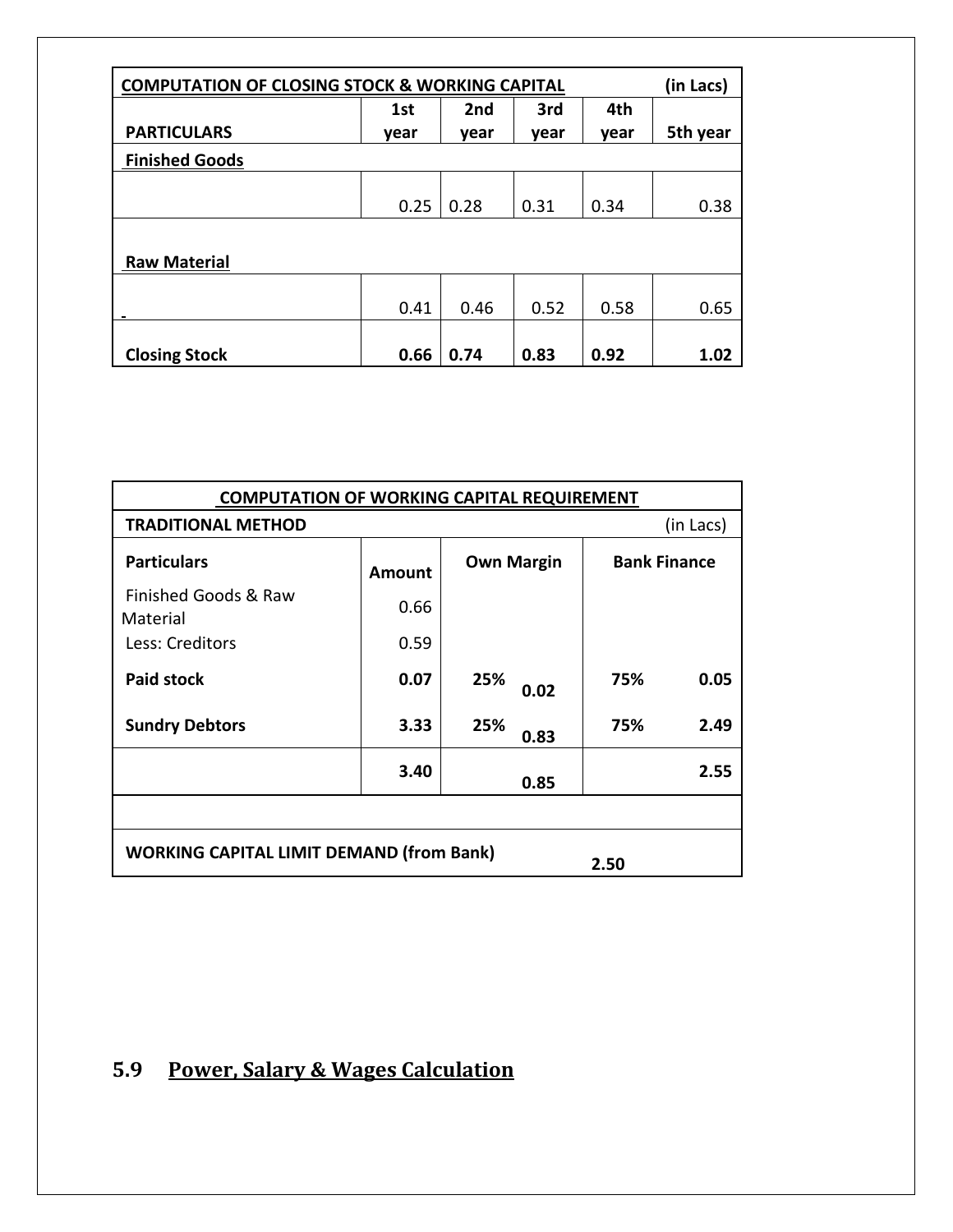| <b>Utility Charges (per month)</b> |       |                    |
|------------------------------------|-------|--------------------|
| <b>Particulars</b>                 | value | <b>Description</b> |
| Power connection                   |       |                    |
| required                           | 6     | KWH                |
| consumption per day                | 48    | units              |
| Consumption per month              | 1,200 | units              |
| Rate per Unit                      | 10    | Rs.                |
| power Bill per month               | 12,00 | Rs.                |

| <b>BREAK UP OF LABOUR CHARGES</b>                      |                         |                  |               |
|--------------------------------------------------------|-------------------------|------------------|---------------|
| <b>Particulars</b>                                     | <b>Wages</b><br>Rs. per | No of            | Total         |
|                                                        | <b>Month</b>            | <b>Employees</b> | <b>Salary</b> |
| Skilled (in thousand rupees)<br>Unskilled (in thousand | 11,000                  | 2                | 22,000        |
| rupees)                                                | 8,000                   | 2                | 16,000        |
| <b>Total salary per month</b>                          |                         |                  | 38,000        |
| <b>Total annual labour charges</b>                     | (in lacs)               |                  | 4.56          |

| <b>BREAK UP OF Staff Salary CHARGES</b> |                                   |                  |               |
|-----------------------------------------|-----------------------------------|------------------|---------------|
| <b>Particulars</b>                      | <b>Salary</b><br>Rs. per<br>Month | No of            | <b>Total</b>  |
|                                         |                                   | <b>Employees</b> | <b>Salary</b> |
| Accountant                              | 15,000                            | 1                | 15,000        |
| <b>Administrative Staffs</b>            | 12,000                            | $\mathcal{P}$    | 24,000        |
| Total salary per month                  |                                   |                  | 39,000        |
| <b>Total annual Staff charges</b>       | (in lacs)                         |                  | 4.68          |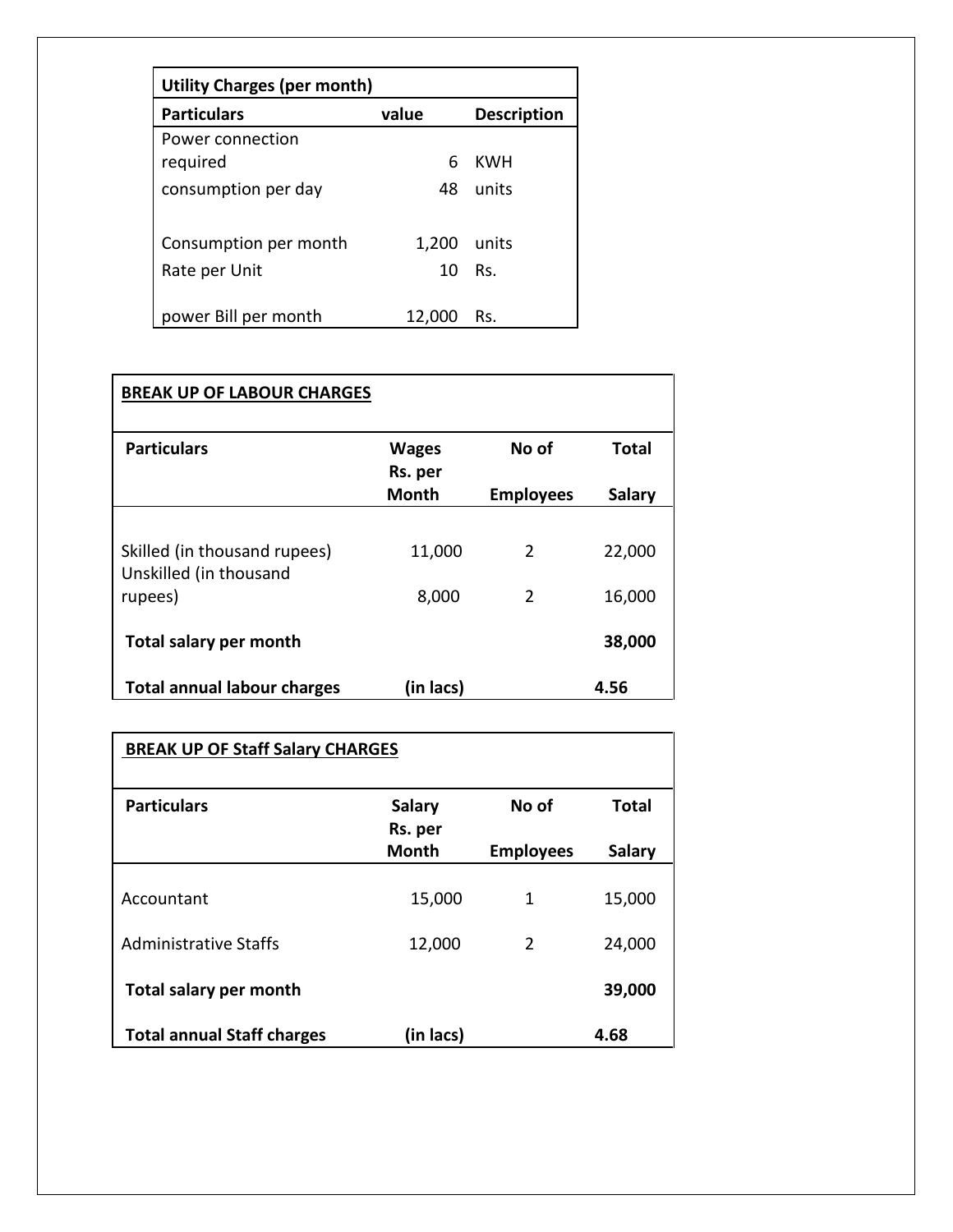# **5.10 Financial Ratio Analysis**

| <b>FINANCIAL INDICATORS</b> |          |          |          |          |          |
|-----------------------------|----------|----------|----------|----------|----------|
| <b>PARTICULARS</b>          | 1st year | 2nd year | 3rd year | 4th year | 5th year |
| <b>TURNOVER</b>             | 33.26    | 37.77    | 42.31    | 47.20    | 52.46    |
| <b>GROSS PROFIT</b>         | 8.69     | 9.98     | 11.44    | 13.03    | 14.82    |
| <b>G.P. RATIO</b>           | 26.11%   | 26.41%   | 27.03%   | 27.62%   | 28.25%   |
|                             |          |          |          |          |          |
| <b>NET PROFIT</b>           | 1.65     | 2.37     | 3.18     | 4.15     | 5.23     |
| <b>N.P. RATIO</b>           | 4.95%    | 6.29%    | 7.52%    | 8.80%    | 9.97%    |
|                             |          |          |          |          |          |
| <b>CURRENT ASSETS</b>       | 5.24     | 6.29     | 7.31     | 8.31     | 9.28     |
| <b>CURRENT LIABILITIES</b>  | 3.29     | 3.40     | 3.53     | 3.68     | 3.84     |
| <b>CURRENT RATIO</b>        | 1.59     | 1.85     | 2.07     | 2.26     | 2.42     |
|                             |          |          |          |          |          |
| <b>TERM LOAN</b>            | 5.20     | 3.90     | 2.60     | 1.30     |          |
| TOTAL NET WORTH             | 3.43     | 4.71     | 6.09     | 7.54     | 9.05     |
| <b>DEBT/EQUITY</b>          | 1.52     | 0.83     | 0.43     | 0.17     |          |
|                             |          |          |          |          |          |
| TOTAL NET WORTH             | 3.43     | 4.71     | 6.09     | 7.54     | 9.05     |
| TOTAL OUTSIDE LIABILITIES   | 8.49     | 7.30     | 6.13     | 4.98     | 3.84     |
| <b>TOL/TNW</b>              | 2.47     | 1.55     | 1.01     | 0.66     | 0.42     |
|                             |          |          |          |          |          |
| PBDIT                       | 3.59     | 4.09     | 4.61     | 5.32     | 6.16     |
| <b>INTEREST</b>             | 0.82     | 0.76     | 0.61     | 0.47     | 0.33     |
| <b>INTEREST COVERAGE</b>    |          |          |          |          |          |
| <b>RATIO</b>                | 4.35     | 5.40     | 7.52     | 11.31    | 18.81    |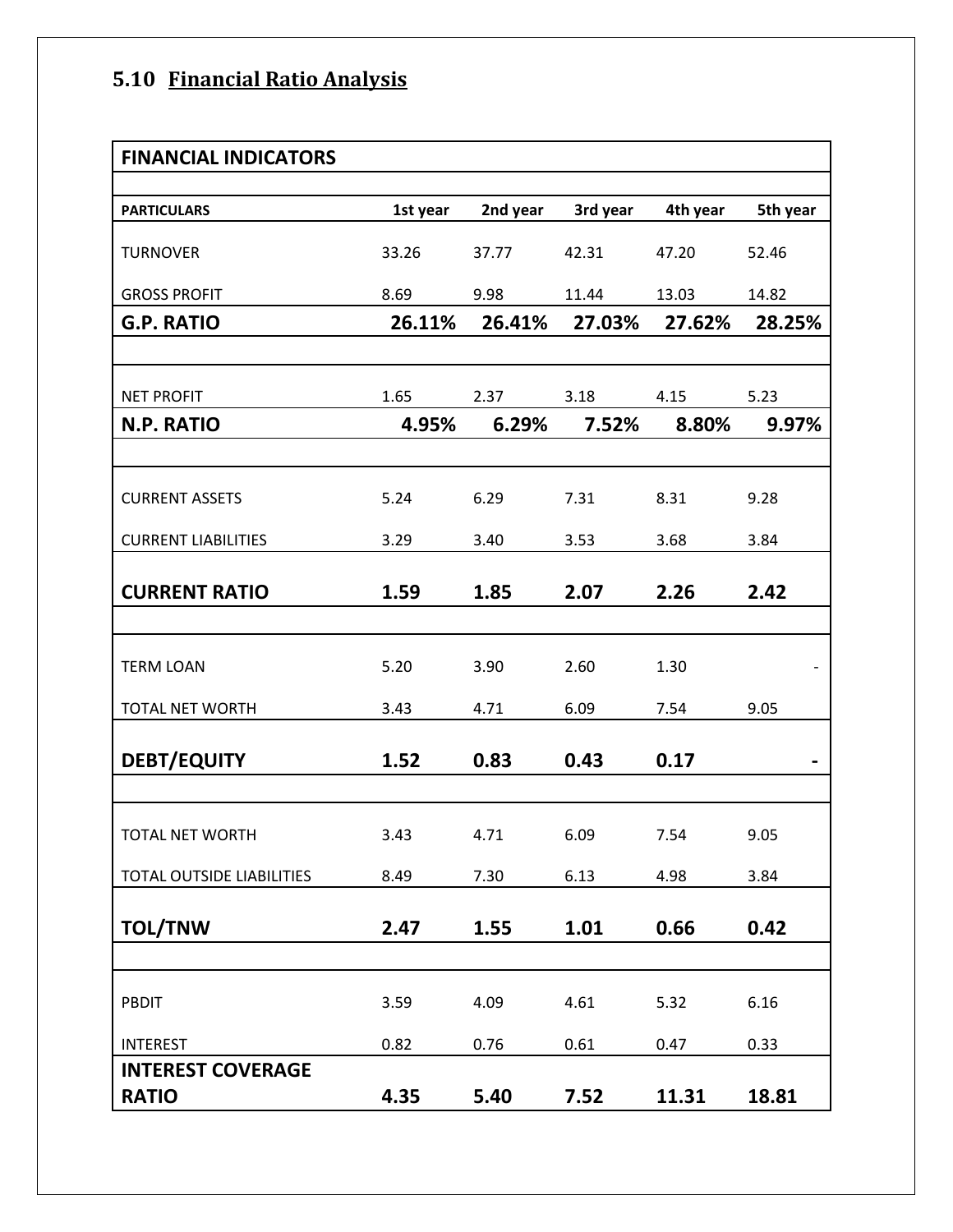| WDV              | 6.68 | 5.72 | 4.91 | 4.21 | 3.61           |
|------------------|------|------|------|------|----------------|
| <b>TERM LOAN</b> | 5.20 | 3.90 | 2.60 | 1.30 | -              |
| <b>FACR</b>      | 1.28 | 1.47 | 1.89 | 3.24 | $\blacksquare$ |

# **5.11 DSCR**

| <b>CALCULATION OF D.S.C.R</b>                 |              |              |              |              |              |
|-----------------------------------------------|--------------|--------------|--------------|--------------|--------------|
| <b>PARTICULARS</b>                            | 1st<br>year  | 2nd<br>year  | 3rd<br>year  | 4th<br>year  | 5th<br>year  |
|                                               |              |              |              |              |              |
| <b>CASH ACCRUALS</b><br>Interest on Term Loan | 2.77<br>0.57 | 3.33<br>0.51 | 4.00<br>0.36 | 4.85<br>0.22 | 5.31<br>0.08 |
| <b>Total</b>                                  | 3.34         | 3.84         | 4.36         | 5.07         | 5.38         |
| <b>REPAYMENT</b>                              |              |              |              |              |              |
| Instalment of Term Loan                       | 0.65         | 1.30         | 1.30         | 1.30         | 1.30         |
| Interest on Term Loan                         | 0.57         | 0.51         | 0.36         | 0.22         | 0.08         |
| Total                                         | 1.22         | 1.81         | 1.66         | 1.52         | 1.38         |
|                                               |              |              |              |              |              |
| <b>DEBT SERVICE COVERAGE RATIO</b>            | 2.73         | 2.12         | 2.62         | 3.34         | 3.91         |
| <b>AVERAGE D.S.C.R.</b>                       |              |              |              |              | 2.90         |

# **5.12 Depreciation**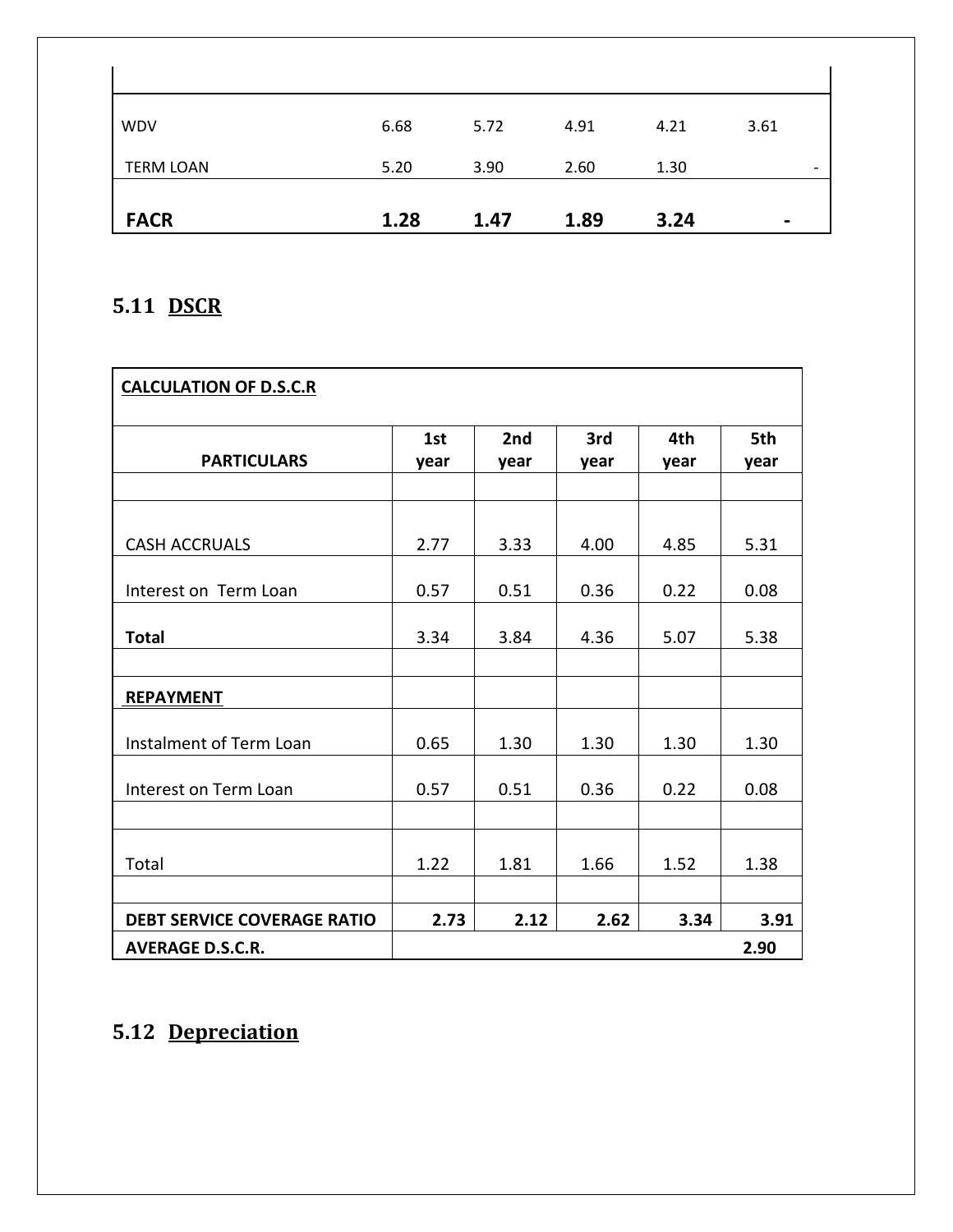| <b>COMPUTATION OF DEPRECIATION</b> |                              |                  |              |  |  |
|------------------------------------|------------------------------|------------------|--------------|--|--|
| <b>Description</b>                 | <b>Plant &amp; Machinery</b> | <b>Furniture</b> | <b>TOTAL</b> |  |  |
| Rate of Depreciation               | 15.00%                       | 10.00%           |              |  |  |
| <b>Opening Balance</b>             |                              |                  |              |  |  |
| Addition                           | 6.80                         | 1.00             | 7.80         |  |  |
| Total                              | 6.80                         | 1.00             | 7.80         |  |  |
| Less: Depreciation                 | 1.02                         | 0.10             | 1.12         |  |  |
| <b>WDV at end of Year</b>          | 5.78                         | 0.90             | 6.68         |  |  |
| <b>Additions During The Year</b>   |                              |                  |              |  |  |
| Total                              | 5.78                         | 0.90             | 6.68         |  |  |
| Less: Depreciation                 | 0.87                         | 0.09             | 0.96         |  |  |
| <b>WDV at end of Year</b>          | 4.91                         | 0.81             | 5.72         |  |  |
| <b>Additions During The Year</b>   |                              |                  |              |  |  |
| Total                              | 4.91                         | 0.81             | 5.72         |  |  |
| Less: Depreciation                 | 0.74                         | 0.08             | 0.82         |  |  |
| <b>WDV at end of Year</b>          | 4.18                         | 0.73             | 4.91         |  |  |
| <b>Additions During The Year</b>   |                              |                  |              |  |  |
| Total                              | 4.18                         | 0.73             | 4.91         |  |  |
| Less: Depreciation                 | 0.63                         | 0.07             | 0.70         |  |  |
| <b>WDV at end of Year</b>          | 3.55                         | 0.66             | 4.21         |  |  |
| <b>Additions During The Year</b>   |                              |                  |              |  |  |
| Total                              | 3.55                         | 0.66             | 4.21         |  |  |
| Less: Depreciation                 | 0.53                         | 0.07             | 0.60         |  |  |
| <b>WDV at end of Year</b>          | 3.02                         | 0.59             | 3.61         |  |  |
| <b>Additions During The Year</b>   |                              |                  |              |  |  |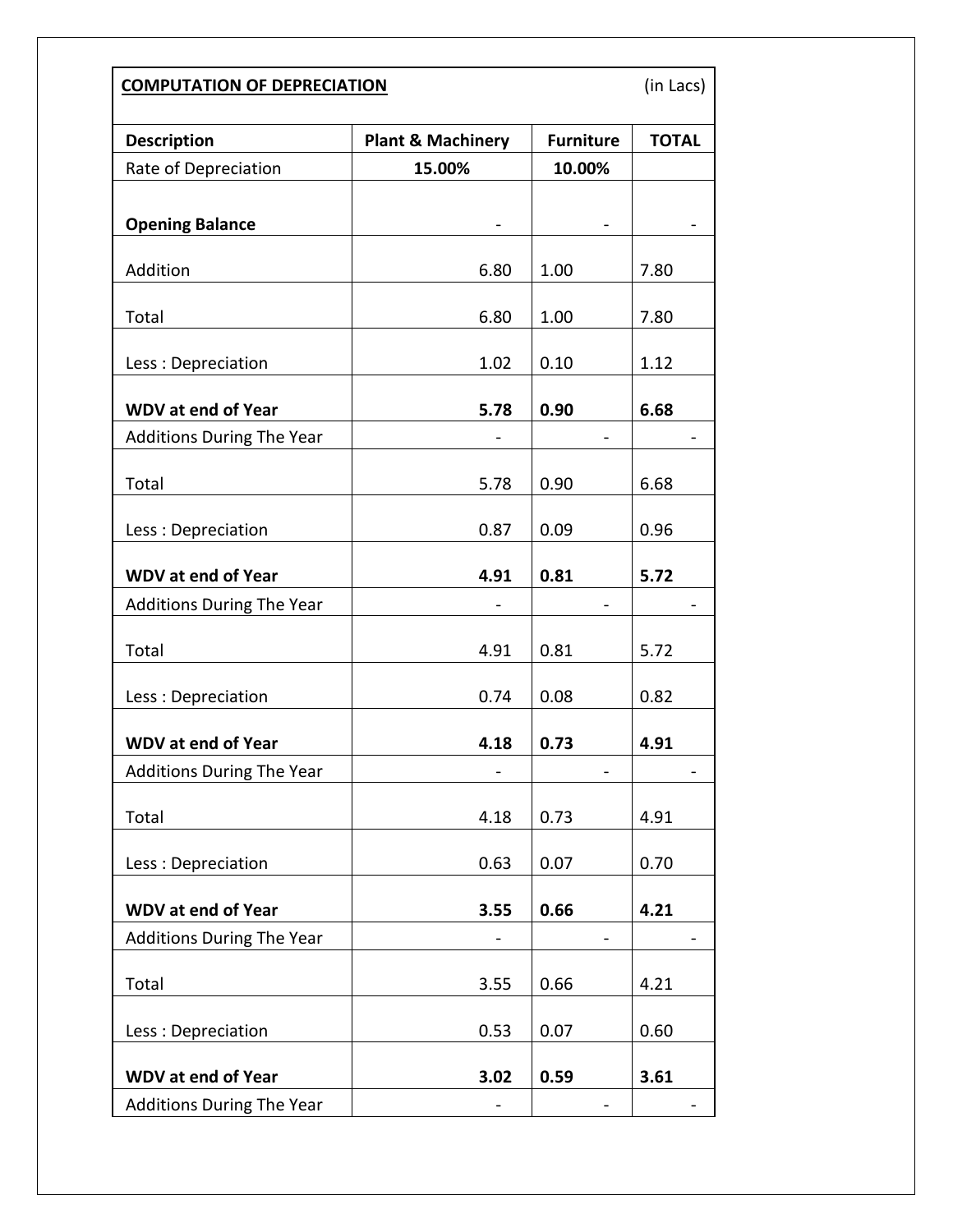| Total                     | 3.02 | 0.59 | 3.61 |
|---------------------------|------|------|------|
|                           |      |      |      |
| Less: Depreciation        | 0.45 | 0.06 | 0.51 |
|                           |      |      |      |
| <b>WDV at end of Year</b> | 2.56 | 0.53 | 3.10 |
|                           |      |      |      |
| Less: Depreciation        | 0.38 | 0.05 | 0.44 |
|                           |      |      |      |
| <b>WDV at end of Year</b> | 2.18 | 0.48 | 2.66 |
|                           |      |      |      |
| Less: Depreciation        | 0.33 | 0.05 | 0.37 |
|                           |      |      |      |
| <b>WDV at end of Year</b> | 1.85 | 0.43 | 2.28 |

# **5.13 Repayment schedule**

|      |                    | <b>REPAYMENT SCHEDULE OF TERM LOAN</b> |                 |              |          |                  |                |
|------|--------------------|----------------------------------------|-----------------|--------------|----------|------------------|----------------|
|      |                    |                                        |                 |              |          | Interest         | 11.00%         |
|      |                    |                                        |                 |              |          |                  | <b>Closing</b> |
| Year | <b>Particulars</b> | <b>Amount</b>                          | <b>Addition</b> | <b>Total</b> | Interest | <b>Repayment</b> | <b>Balance</b> |
|      | Opening            |                                        |                 |              |          |                  |                |
| ist  | <b>Balance</b>     |                                        |                 |              |          |                  |                |
|      |                    |                                        |                 |              |          |                  |                |
|      | 1st month          |                                        | 5.85            | 5.85         |          |                  | 5.85           |
|      |                    |                                        |                 |              |          |                  |                |
|      | 2nd month          | 5.85                                   |                 | 5.85         | 0.05     |                  | 5.85           |
|      | 3rd month          | 5.85                                   |                 | 5.85         | 0.05     |                  | 5.85           |
|      |                    |                                        |                 |              |          |                  |                |
|      | 4th month          | 5.85                                   |                 | 5.85         | 0.05     |                  | 5.85           |
|      | 5th month          | 5.85                                   |                 | 5.85         | 0.05     |                  | 5.85           |
|      |                    |                                        |                 |              |          |                  |                |
|      | 6th month          | 5.85                                   |                 | 5.85         | 0.05     |                  | 5.85           |
|      | 7th month          | 5.85                                   |                 | 5.85         | 0.05     | 0.11             | 5.74           |
|      |                    |                                        |                 |              |          |                  |                |
|      | 8th month          | 5.74                                   |                 | 5.74         | 0.05     | 0.11             | 5.63           |
|      |                    |                                        |                 |              |          |                  |                |
|      | 9th month          | 5.63                                   | -               | 5.63         | 0.05     | 0.11             | 5.53           |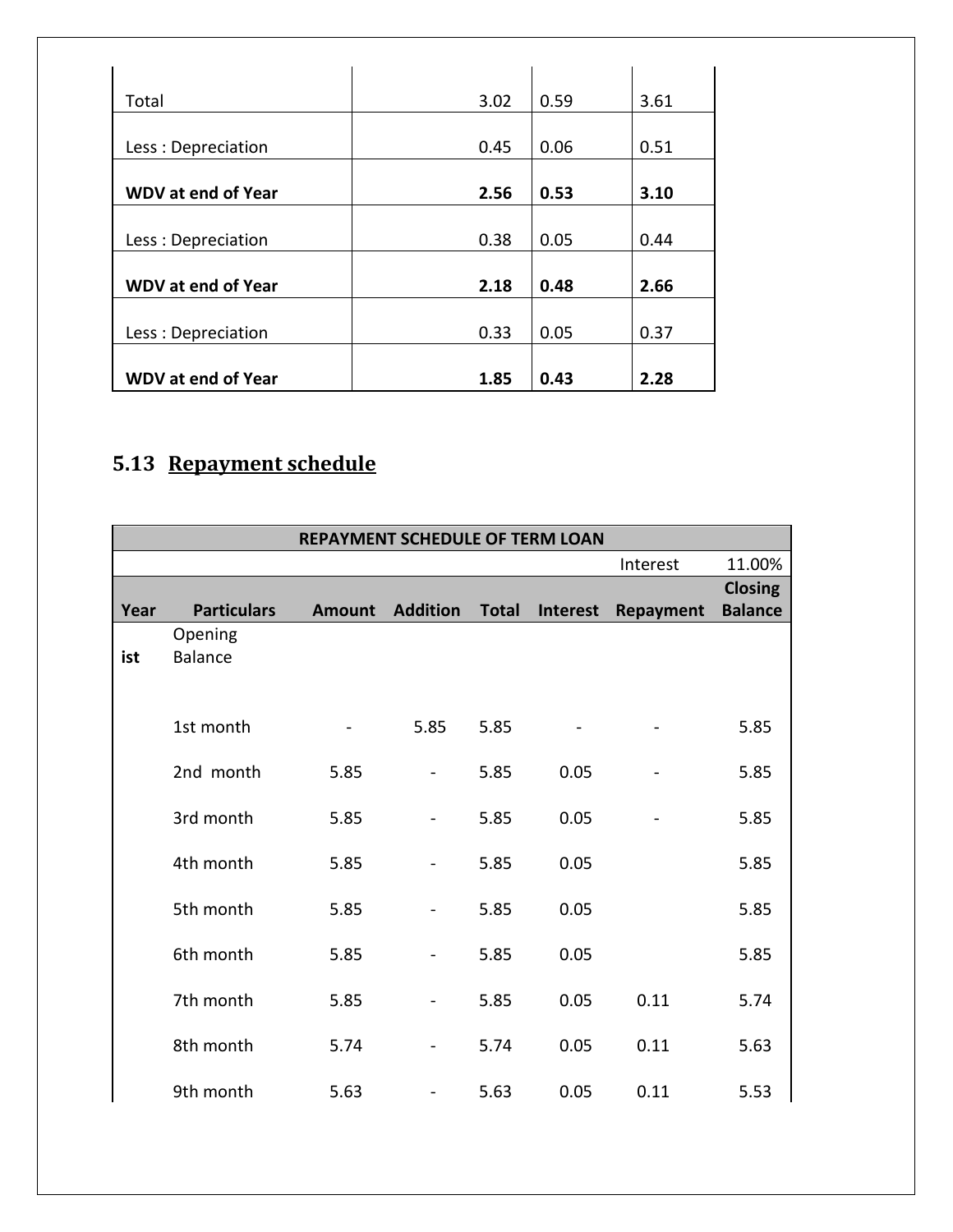|     | 10th month                | 5.53 |                          | 5.53 | 0.05 | 0.11 | 5.42 |
|-----|---------------------------|------|--------------------------|------|------|------|------|
|     | 11th month                | 5.42 | $\overline{\phantom{a}}$ | 5.42 | 0.05 | 0.11 | 5.31 |
|     | 12th month                | 5.31 | $\overline{\phantom{a}}$ | 5.31 | 0.05 | 0.11 | 5.20 |
|     |                           |      |                          |      | 0.57 | 0.65 |      |
| 2nd | Opening<br><b>Balance</b> |      |                          |      |      |      |      |
|     | 1st month                 | 5.20 |                          | 5.20 | 0.05 | 0.11 | 5.09 |
|     | 2nd month                 | 5.09 |                          | 5.09 | 0.05 | 0.11 | 4.98 |
|     | 3rd month                 | 4.98 | $\overline{\phantom{0}}$ | 4.98 | 0.05 | 0.11 | 4.88 |
|     | 4th month                 | 4.88 |                          | 4.88 | 0.04 | 0.11 | 4.77 |
|     | 5th month                 | 4.77 | $\blacksquare$           | 4.77 | 0.04 | 0.11 | 4.66 |
|     | 6th month                 | 4.66 |                          | 4.66 | 0.04 | 0.11 | 4.55 |
|     | 7th month                 | 4.55 | $\blacksquare$           | 4.55 | 0.04 | 0.11 | 4.44 |
|     | 8th month                 | 4.44 | $\blacksquare$           | 4.44 | 0.04 | 0.11 | 4.33 |
|     | 9th month                 | 4.33 |                          | 4.33 | 0.04 | 0.11 | 4.23 |
|     | 10th month                | 4.23 |                          | 4.23 | 0.04 | 0.11 | 4.12 |
|     | 11th month                | 4.12 |                          | 4.12 | 0.04 | 0.11 | 4.01 |
|     | 12th month                | 4.01 |                          | 4.01 | 0.04 | 0.11 | 3.90 |
|     |                           |      |                          |      | 0.51 | 1.30 |      |
| 3rd | Opening<br><b>Balance</b> |      |                          |      |      |      |      |
|     | 1st month                 | 3.90 |                          | 3.90 | 0.04 | 0.11 | 3.79 |
|     | 2nd month                 | 3.79 |                          | 3.79 | 0.03 | 0.11 | 3.68 |
|     | 3rd month                 | 3.68 |                          | 3.68 | 0.03 | 0.11 | 3.58 |

ï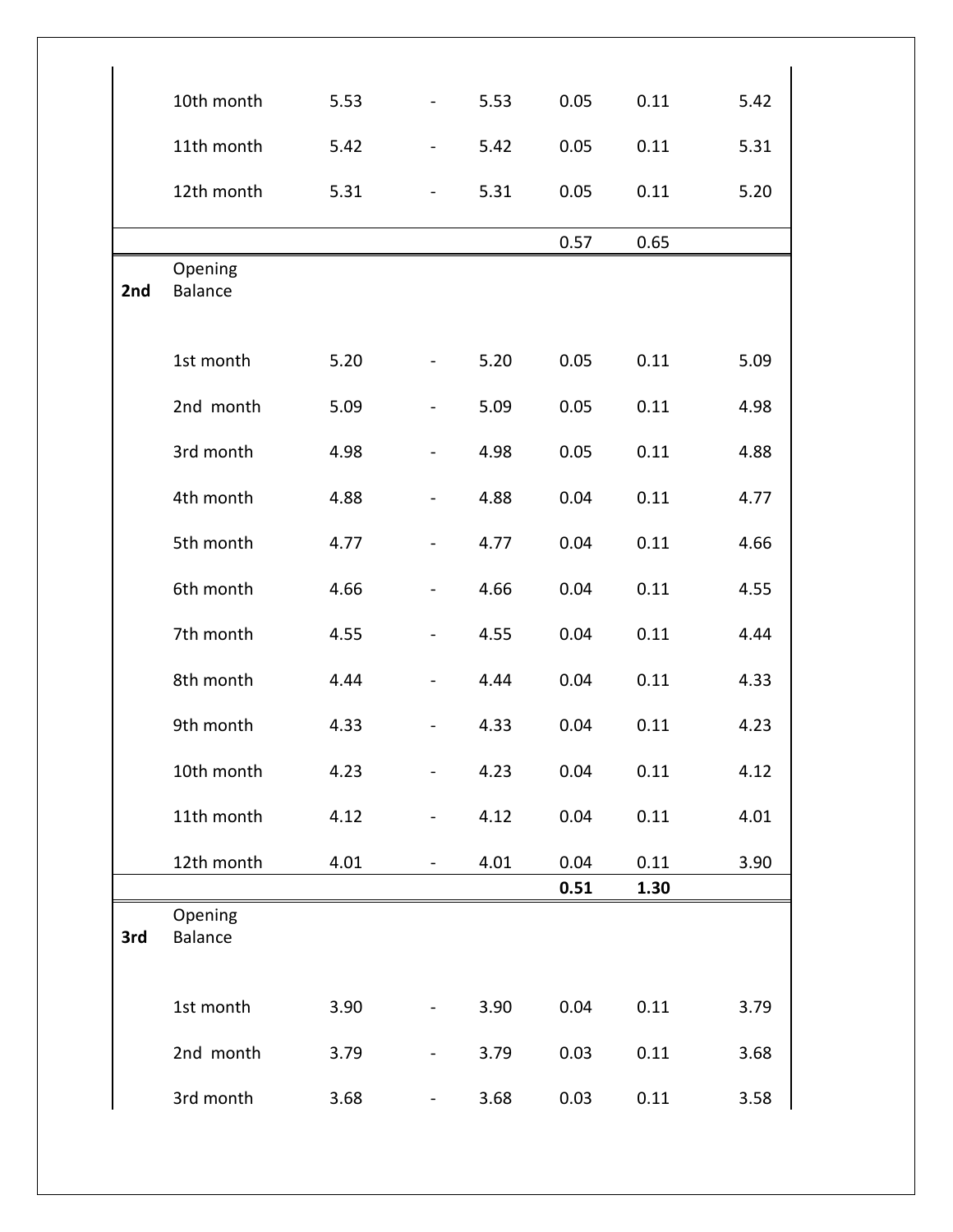|     | 4th month                 | 3.58         |                | 3.58 | 0.03         | 0.11         | 3.47         |
|-----|---------------------------|--------------|----------------|------|--------------|--------------|--------------|
|     | 5th month                 | 3.47         |                | 3.47 | 0.03         | 0.11         | 3.36         |
|     | 6th month                 | 3.36         |                | 3.36 | 0.03         | 0.11         | 3.25         |
|     | 7th month                 | 3.25         |                | 3.25 | 0.03         | 0.11         | 3.14         |
|     | 8th month                 | 3.14         |                | 3.14 | 0.03         | 0.11         | 3.03         |
|     | 9th month                 | 3.03         |                | 3.03 | 0.03         | 0.11         | 2.93         |
|     | 10th month                | 2.93         |                | 2.93 | 0.03         | 0.11         | 2.82         |
|     | 11th month                | 2.82         |                | 2.82 | 0.03         | 0.11         | 2.71         |
|     | 12th month                | 2.71         |                | 2.71 | 0.02         | 0.11         | 2.60         |
|     |                           |              |                |      | 0.36         | 1.30         |              |
| 4th | Opening<br><b>Balance</b> |              |                |      |              |              |              |
|     | 1st month                 | 2.60         |                | 2.60 | 0.02         | 0.11         | 2.49         |
|     | 2nd month                 | 2.49         |                | 2.49 | 0.02         | 0.11         | 2.38         |
|     | 3rd month                 | 2.38         |                | 2.38 | 0.02         | 0.11         | 2.28         |
|     | 4th month                 | 2.28         | $\blacksquare$ | 2.28 | 0.02         | 0.11         | 2.17         |
|     | 5th month                 | 2.17         |                | 2.17 | 0.02         | 0.11         | 2.06         |
|     | 6th month                 | 2.06         |                | 2.06 | 0.02         | 0.11         | 1.95         |
|     | 7th month                 | 1.95         |                | 1.95 | 0.02         | 0.11         | 1.84         |
|     | 8th month                 | 1.84         |                | 1.84 | 0.02         | 0.11         | 1.73         |
|     | 9th month                 | 1.73         |                | 1.73 | 0.02         | 0.11         | 1.63         |
|     | 10th month                | 1.63         |                | 1.63 | 0.01         | 0.11         | 1.52         |
|     | 11th month<br>12th month  | 1.52<br>1.41 |                | 1.52 | 0.01<br>0.01 | 0.11<br>0.11 | 1.41<br>1.30 |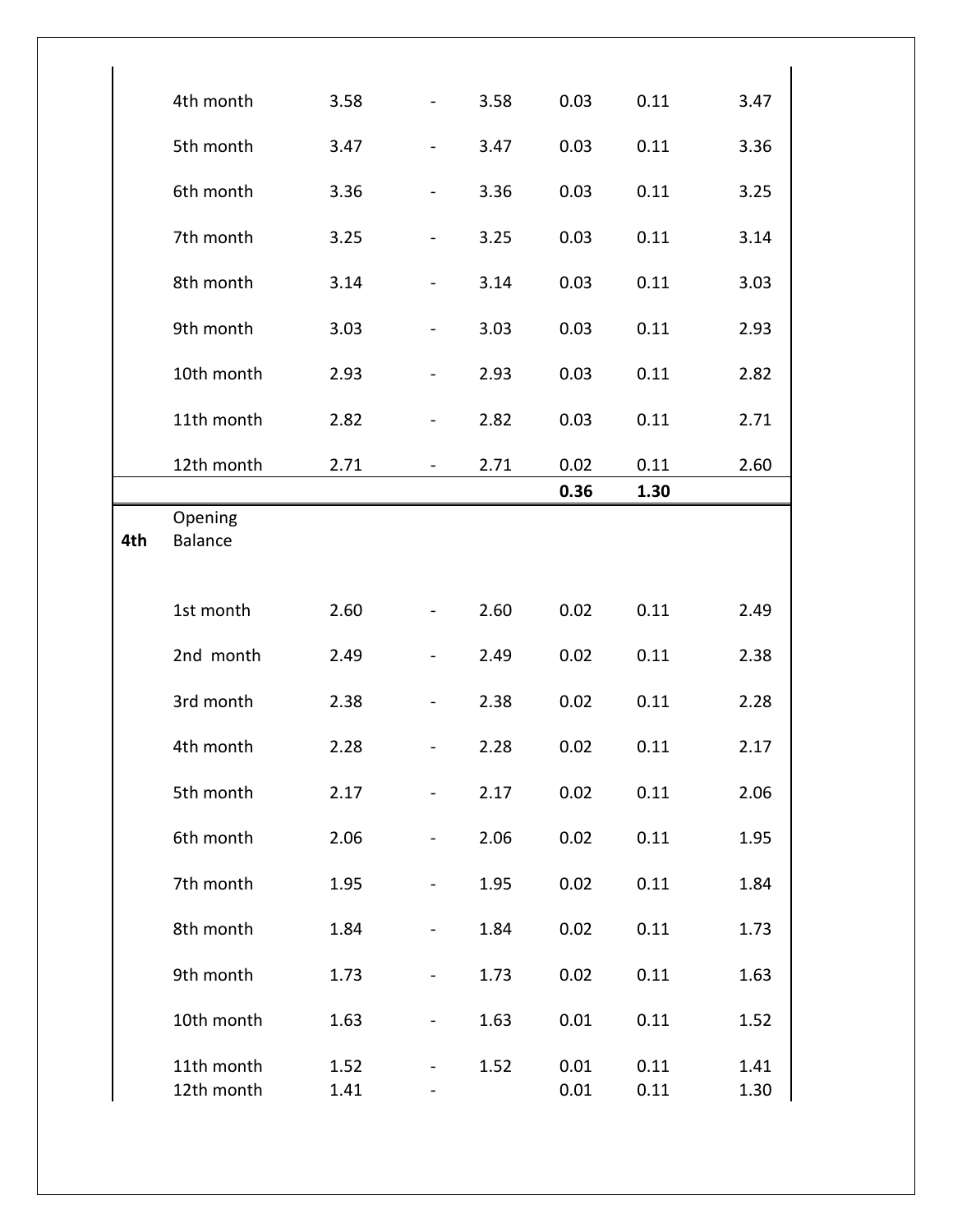|     |                                          |      |                          | 1.41 |      |      |      |
|-----|------------------------------------------|------|--------------------------|------|------|------|------|
|     |                                          |      |                          |      | 0.22 | 1.30 |      |
| 5th | Opening<br><b>Balance</b>                |      |                          |      |      |      |      |
|     | 1st month                                | 1.30 |                          | 1.30 | 0.01 | 0.11 | 1.19 |
|     | 2nd month                                | 1.19 |                          | 1.19 | 0.01 | 0.11 | 1.08 |
|     | 3rd month                                | 1.08 |                          | 1.08 | 0.01 | 0.11 | 0.97 |
|     | 4th month                                | 0.97 | $\blacksquare$           | 0.97 | 0.01 | 0.11 | 0.87 |
|     | 5th month                                | 0.87 | $\overline{\phantom{0}}$ | 0.87 | 0.01 | 0.11 | 0.76 |
|     | 6th month                                | 0.76 | $\overline{\phantom{0}}$ | 0.76 | 0.01 | 0.11 | 0.65 |
|     | 7th month                                | 0.65 | $\overline{\phantom{0}}$ | 0.65 | 0.01 | 0.11 | 0.54 |
|     | 8th month                                | 0.54 | $\overline{\phantom{0}}$ | 0.54 | 0.00 | 0.11 | 0.43 |
|     | 9th month                                | 0.43 | $\blacksquare$           | 0.43 | 0.00 | 0.11 | 0.32 |
|     | 10th month                               | 0.32 |                          | 0.32 | 0.00 | 0.11 | 0.22 |
|     | 11th month                               | 0.22 | $\blacksquare$           | 0.22 | 0.00 | 0.11 | 0.11 |
|     | 12th month                               | 0.11 | $\blacksquare$           | 0.11 | 0.00 | 0.11 |      |
|     |                                          |      |                          |      | 0.08 | 1.30 |      |
|     |                                          |      |                          |      |      |      |      |
|     | <b>DOOR TO DOOR</b><br><b>MORATORIUM</b> | 60   | <b>MONTHS</b>            |      |      |      |      |
|     | <b>PERIOD</b>                            | 6    | <b>MONTHS</b>            |      |      |      |      |
|     | <b>REPAYMENT PERIOD</b>                  | 54   | <b>MONTHS</b>            |      |      |      |      |

# **5.14 Break Even Point Analysis**

| <b>BREAK EVEN POINT ANALYSIS</b> |  |  |  |
|----------------------------------|--|--|--|
|                                  |  |  |  |
| Year                             |  |  |  |
|                                  |  |  |  |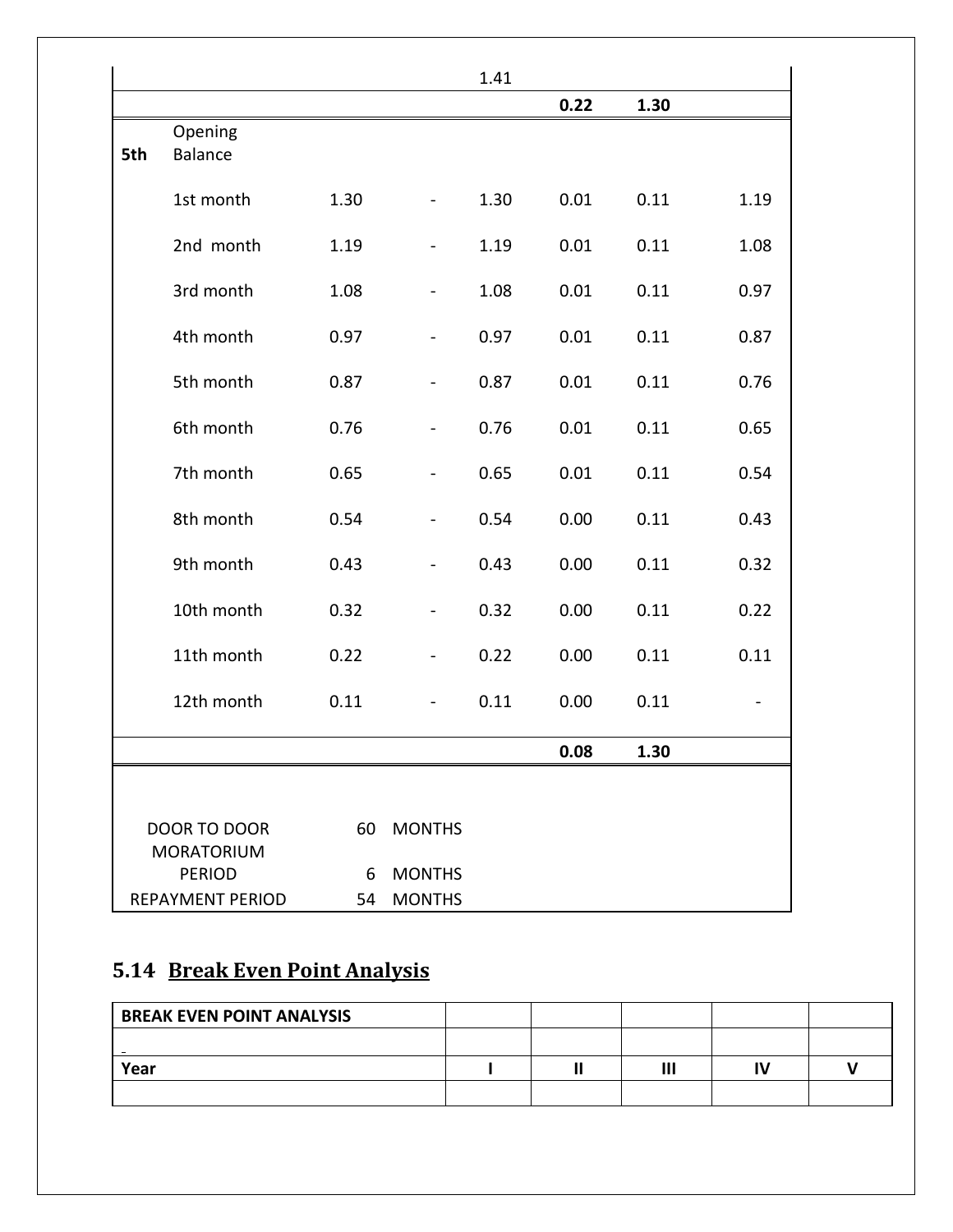| <b>Net Sales &amp; Other Income</b>                    | 33.26       | 37.77       | 42.31       | 47.20       | 52.46       |
|--------------------------------------------------------|-------------|-------------|-------------|-------------|-------------|
| Less: Op. WIP Goods                                    |             | 0.25        | 0.28        | 0.31        | 0.34        |
|                                                        |             |             |             |             |             |
| Add: Cl. WIP Goods                                     | 0.25        | 0.28        | 0.31        | 0.34        | 0.38        |
|                                                        |             |             |             |             |             |
| <b>Total Sales</b>                                     | 33.51       | 37.80       | 42.34       | 47.23       | 52.49       |
|                                                        |             |             |             |             |             |
| Variable & Semi Variable Exp.                          |             |             |             |             |             |
|                                                        |             |             |             |             |             |
| <b>Raw Material Consumed</b>                           | 17.64       | 19.89       | 22.27       | 24.89       | 27.65       |
|                                                        |             |             |             |             |             |
| Electricity Exp/Coal Consumption at 85%                | 0.86        | 1.03        | 1.23        | 1.36        | 1.49        |
|                                                        |             |             |             |             |             |
| Wages & Salary at 60%                                  | 5.54        | 6.10        | 6.77        | 7.45        | 8.19        |
| Selling & adminstrative Expenses 80%                   | 0.27        | 0.30        | 0.34        | 0.38        | 0.42        |
| Interest on working Capital                            | 0.25        | 0.25        | 0.25        | 0.25        | 0.25        |
|                                                        |             |             |             |             |             |
| Repair & maintenance                                   | 0.50        | 0.76        | 0.85        | 0.94        | 1.00        |
| Total Variable & Semi Variable Exp                     | 25.06       | 28.32       | 31.71       | 35.26       | 39.00       |
| <b>Contribution</b>                                    | 8.46        | 9.48        | 10.63       | 11.97       | 13.49       |
|                                                        |             |             |             |             |             |
| <b>Fixed &amp; Semi Fixed Expenses</b>                 |             |             |             |             |             |
| Electricity Exp/Coal Consumption at 15%                | 0.15        | 0.18        | 0.22        | 0.24        | 0.26        |
| Wages & Salary at 40%                                  | 3.70        | 4.07        | 4.51        | 4.96        | 5.46        |
| Interest on Term Loan                                  | 0.57        | 0.51        | 0.36        | 0.22        | 0.08        |
| Depreciation                                           | 1.12        | 0.96        | 0.82        | 0.70        | 0.60        |
| Selling & adminstrative Expenses 20%                   | 0.07        | 0.08        | 0.08        | 0.09        | 0.10        |
|                                                        |             |             |             |             |             |
| Rent                                                   | 1.20        | 1.32        | 1.45        | 1.60        | 1.76        |
| <b>Total Fixed Expenses</b>                            | 6.81        | 7.11        | 7.45        | 7.82        | 8.26        |
|                                                        |             |             |             |             |             |
|                                                        |             |             |             |             |             |
| <b>Capacity Utilization</b><br><b>OPERATING PROFIT</b> | 70%<br>1.65 | 75%<br>2.37 | 80%<br>3.18 | 85%<br>4.15 | 90%<br>5.23 |
| <b>BREAK EVEN POINT</b>                                | 56%         | 56%         | 56%         | 56%         | 55%         |
| <b>BREAK EVEN SALES</b>                                | 26.98       | 28.34       | 29.67       | 30.85       | 32.14       |